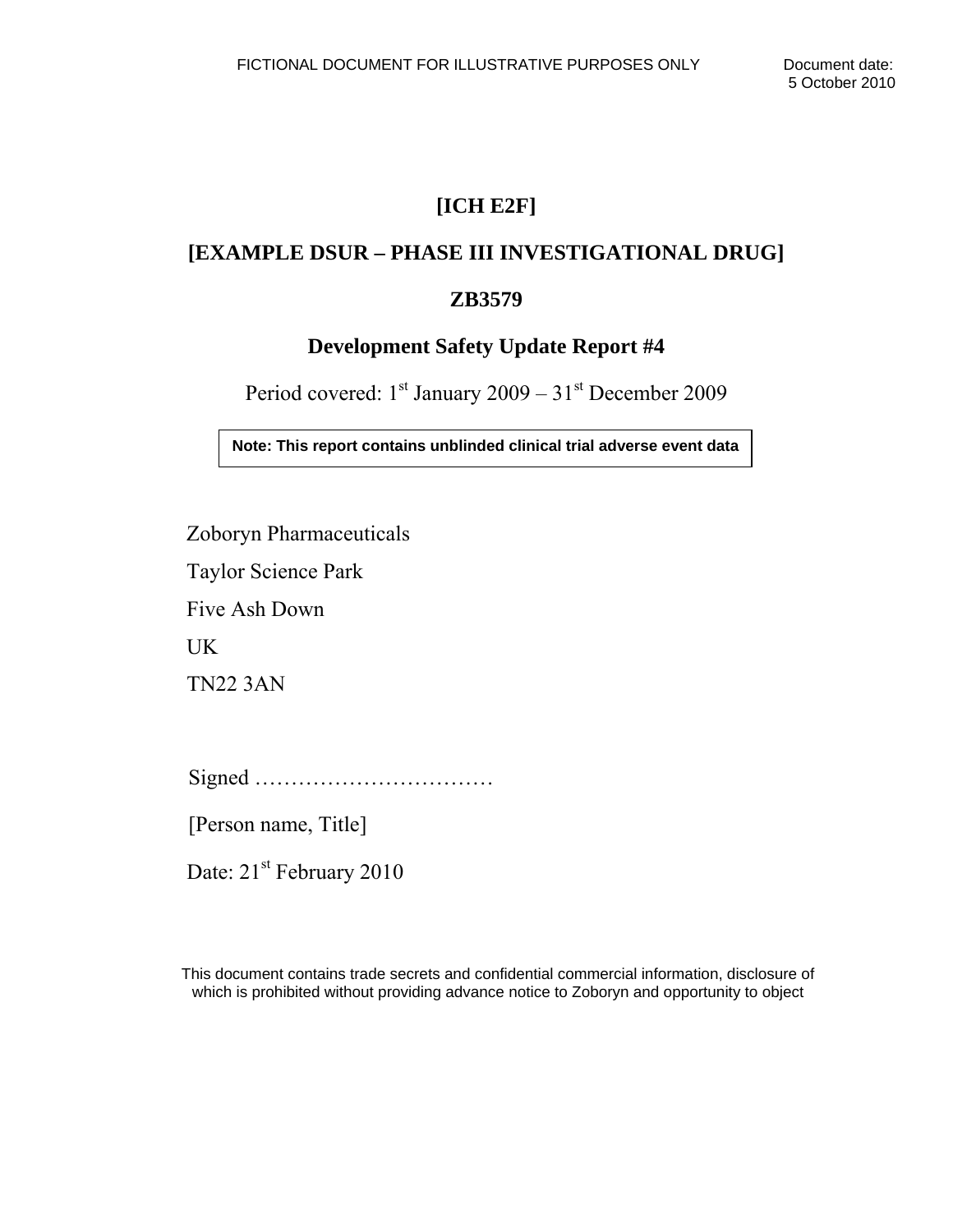## **EXECUTIVE SUMMARY**

- This is the  $4<sup>th</sup>$  annual DSUR for ZB3579, summarising safety data received by Zoboryn Pharmaceuticals from  $1<sup>st</sup>$  January - 31 $<sup>st</sup>$  December 2009.</sup>
- ZB3579 is an alpha-6-acetylhydrotransferase inhibitor being developed for the treatment of gastro-oesophageal reflux disease (GERD), given orally as 10-20 mg tablets once daily.
- Overall, approximately 3800 patients and healthy volunteers have been enrolled into the ZB3579 clinical development programme; approximately 2900 subjects have received ZB3579. ZB3579 is not authorised for sale in any country at the time of this report.
- Following a review of data from recently completed Phase II dose-ranging trials, the following are identified as possible adverse reactions associated with ZB3579: headache, nausea, abdominal pain, flatulence, diarrhoea and skin rash. These were usually mild in nature. Most of the events resolved despite continued therapy, although skin rash required cessation of therapy to achieve resolution in many instances. The Investigator's Brochure has been updated accordingly.
- A recently completed 12-month dog study indicated an association with mild doserelated hepatic inflammatory changes. Although there was limited evidence of adverse liver effects in Phase I/II trials, Phase III trial protocols have been amended to manage any potential risk of liver injury to trial subjects, with additional exclusion criteria, enhanced liver function test (LFT) monitoring and stopping rules. In addition, a Data Monitoring Committee has been established to provide real-time oversight of the ongoing safety data.
- Three cases of pancreatitis have now been reported during the clinical development programme. A causal relationship with ZB3579 has not been determined as there are plausible alternative explanations for each case.
- The following have been identified as important potential risks, to be closely monitored as the Phase III clinical programme progresses: liver toxicity, pancreatitis, severe skin reactions.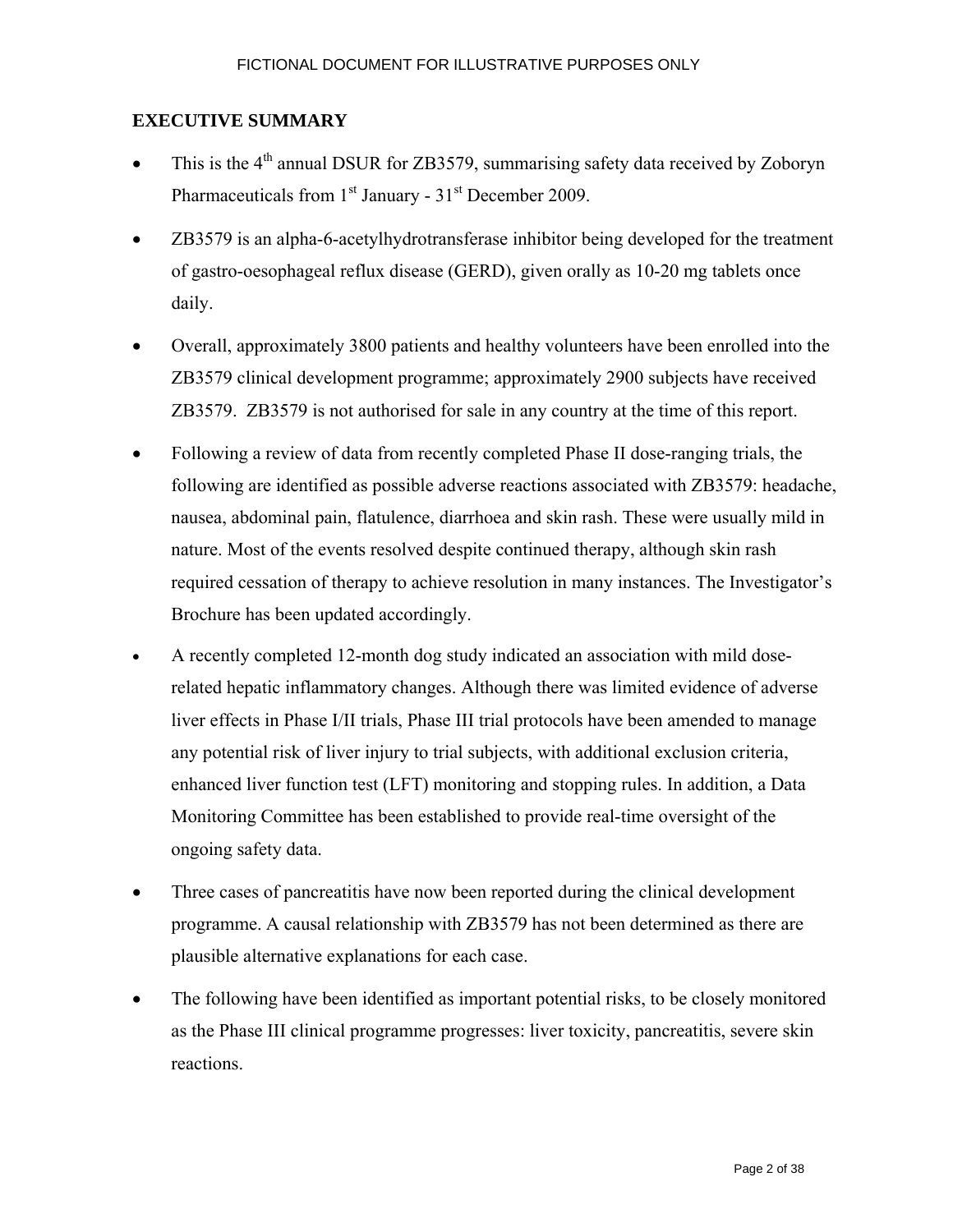• Taking into account the measures taken to minimise risk to patients participating in the Phase III clinical trials, the potential risks identified in association with ZB3579 are justified by the anticipated benefits that may be afforded to patients with GERD.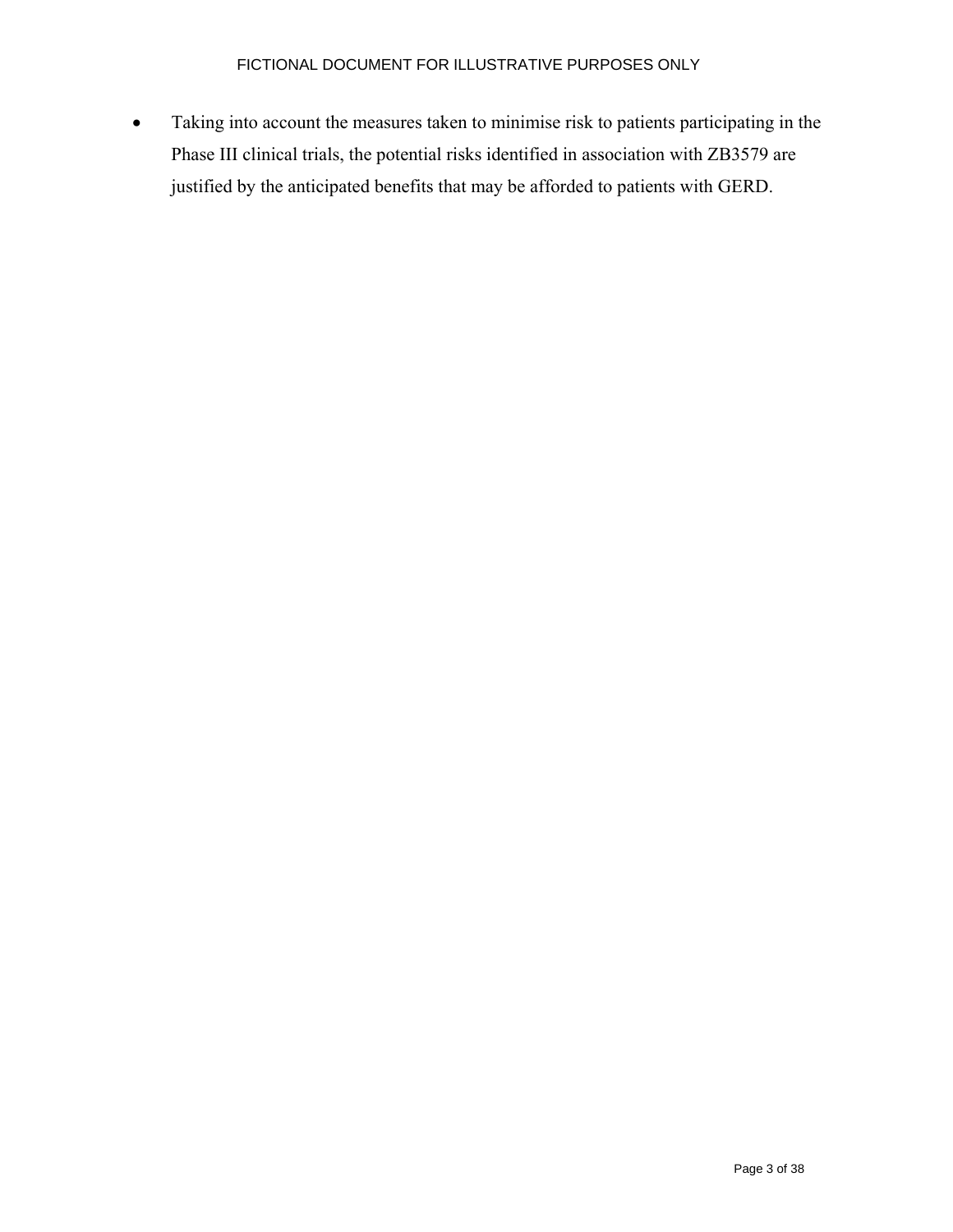## **TABLE OF CONTENTS**

- 1 Introduction
- 2 Worldwide Marketing Approval Status
- 3 Actions Taken in the Reporting Period for Safety Reasons
- 4 Changes to Reference Safety Information
- 5 Inventory of Clinical Trials Ongoing and Completed during the Reporting Period
- 6 Estimated Cumulative Exposure
	- 6.1 Cumulative Subject Exposure in the Development Programme
	- 6.2 Patient Exposure from Marketing Experience
- 7 Data in Line Listings and Summary Tabulations
	- 7.1 Reference Information
	- 7.2 Line Listings of Serious Adverse Reactions during the Reporting Period
	- 7.3 Cumulative Summary Tabulations of Serious Adverse Events
- 8 Significant Findings from Clinical Trials during the Reporting Period
	- 8.1 Completed Clinical Trials
	- 8.2 Ongoing Clinical Trials
	- 8.3 Long-term Follow-up
	- 8.4 Other Therapeutic Use of Investigational Drug
	- 8.5 New Safety Data Related to Combination Therapies
- 9 Safety Findings from Non-Interventional Studies
- 10 Other Clinical Trial/Study Safety Information
- 11 Safety Findings from Marketing Experience
- 12 Non-clinical Data
- 13 Literature
- 14 Other DSURS
- 15 Lack of Efficacy
- 16 Region-Specific Information
- 17 Late-Breaking Information
- 18 Overall Safety Assessment
	- 18.1 Evaluation of the Risks
	- 18.2 Benefit-Risk Considerations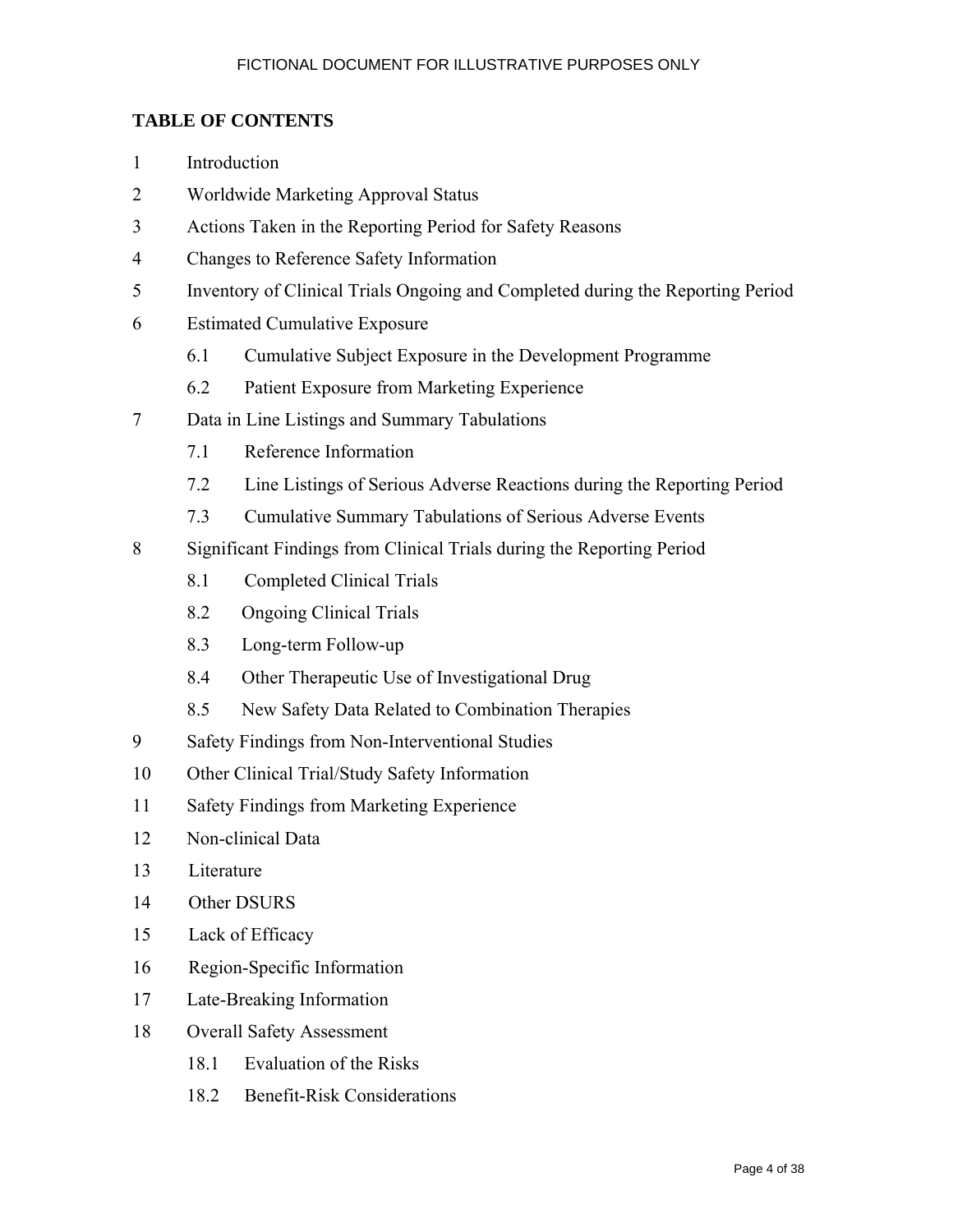- 19 Summary of Important Risks
- 20 Conclusions

#### **Appendices**

- 1 Investigator's Brochure
- 2 Cumulative Table of Important Regulatory Requests
- 3 Status of Ongoing and Completed Clinical Trials
- 4 Cumulative Summary Tabulations of Demographic Data
- 5 Line Listing of Serious Adverse Reactions
- 6 Cumulative Summary Tabulation of Serious Adverse Events
- 7 Scientific Abstracts

## **Regional Appendices**

- R1 Cumulative summary tabulation of serious adverse reactions
- R2 List of subjects who died during the reporting period
- R3 List of subjects who dropped out of studies during the reporting period
- R4 Significant Phase I protocol modifications with respect to a US IND
- R5 Significant manufacturing changes
- R6 Description of the general investigation plan for the coming year with respect to a US IND
- R7 Log of outstanding business with respect to a US IND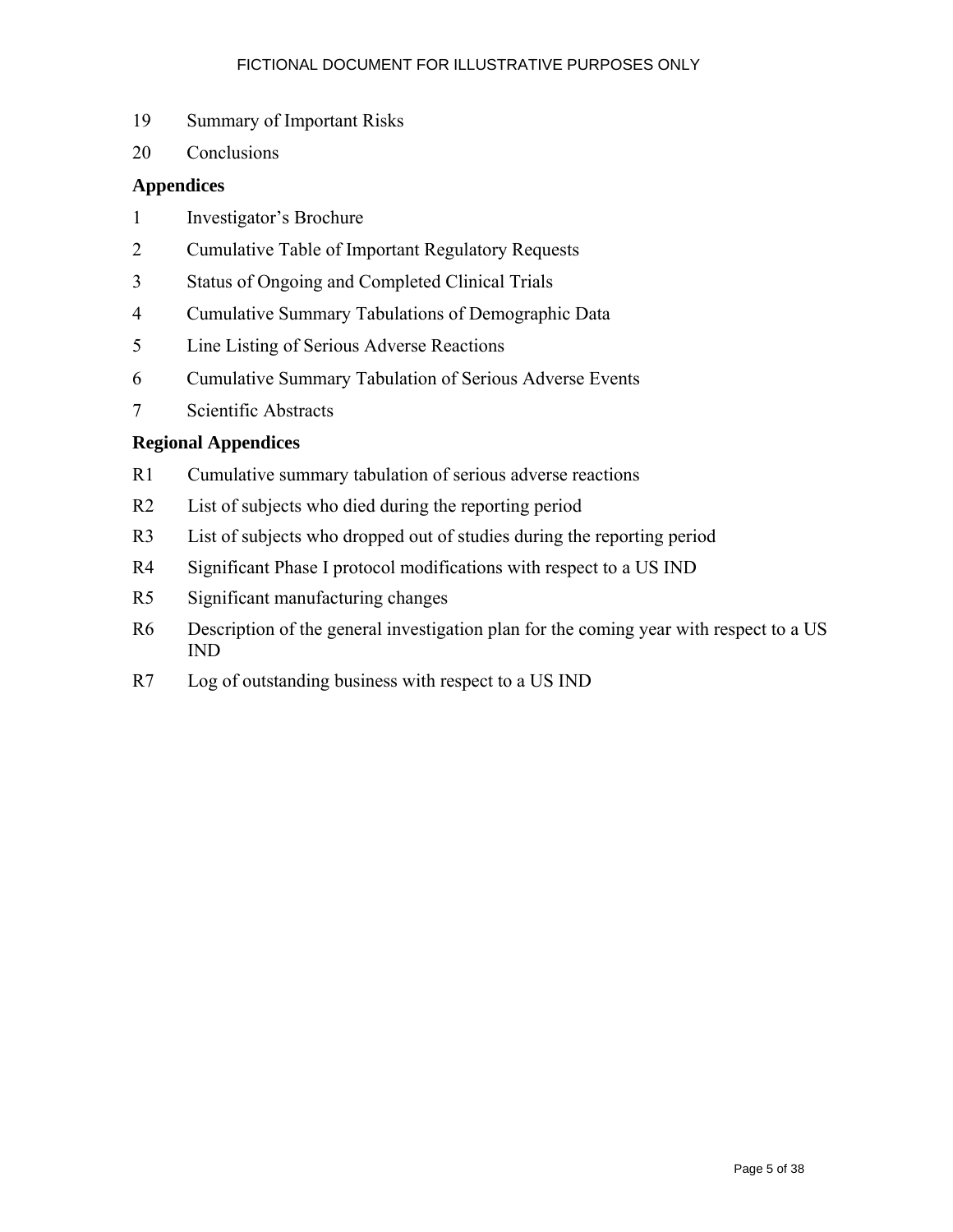#### **1 Introduction**

This is the 4<sup>th</sup> DSUR prepared by Zoboryn Pharmaceuticals as the worldwide sponsor of the ongoing clinical development programme for ZB3579; the Development International Birth Date is  $16<sup>th</sup>$  January 2006. This DSUR summarises safety data arising from the world-wide ZB3579 clinical development programme and received by Zoboryn between 1st January 2009 and 31<sup>st</sup> December 2009, and is compiled in accordance with the ICH E2F (DSUR) guideline.

ZB3579 is a potent and highly selective inhibitor of alpha-6-acetylhydrotransferase, an intracellular enzyme involved in the production of gastric acid. In clinical pharmacology studies, ZB3579 10-40 mg tablets once daily suppressed gastric acid levels completely in all healthy volunteers tested. Reducing gastric acid levels has been shown to have a beneficial effect in a variety of disorders, including gastro-oesophageal reflux disease (GERD), gastritis and peptic ulceration.

ZB3579 is currently being investigated for the treatment of adults with GERD as its primary indication. It is anticipated that it will differ from established therapies (proton pump inhibitors and  $H_2$ -antagonists) with more rapid, complete and longer-lasting suppression of gastric acid, thereby improving the effectiveness of the treatment of GERD.

Zoboryn is the sole sponsor of ZB3579 clinical trials. ZB3579 has not been supplied for investigator-sponsored trials, nor for compassionate or named-patient use.

## **2 Worldwide Marketing Approval Status**

ZB3579 is not authorised for sale in any country at the time of this report.

## **3 Actions Taken in the Reporting Period for Safety Reasons**

In light of evidence of inflammation of the liver in 12-month dog studies (see Section 12.2; Non-clinical data - liver findings), it has been agreed with the relevant regulatory authorities and ethics committees that the protocols for ongoing Phase III studies should be amended to include additional exclusion criteria, stopping rules and enhanced monitoring of liver function tests (LFTs). In addition, the ZB3579 Investigator's Brochure has been updated, patients have signed revised informed consent forms in order to continue in the studies, and a Data Monitoring Committee has been established to review safety data from the programme on an ongoing basis (see Section 18.1.3; Evaluation of the risks - liver findings).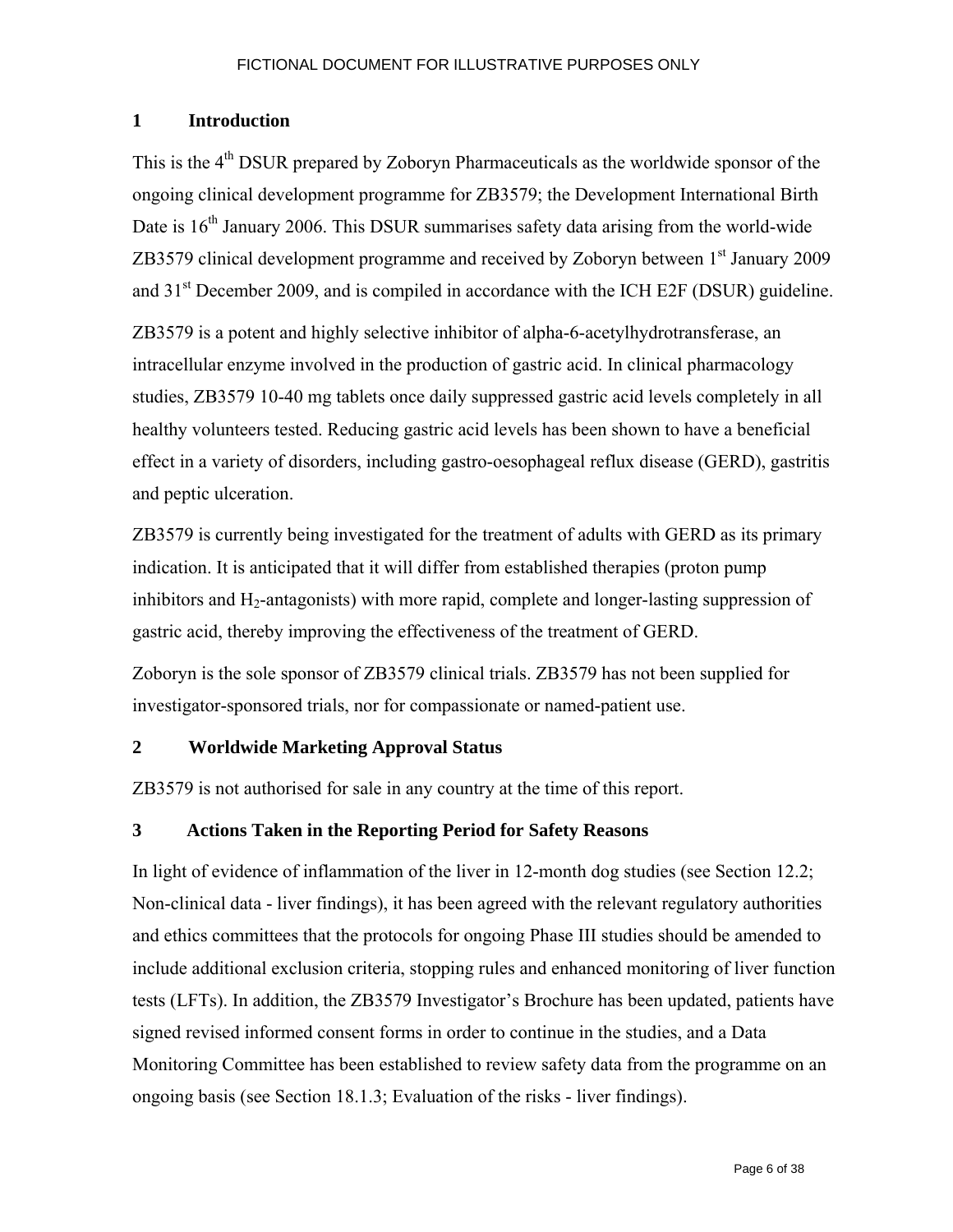A cumulative table of important regulatory requests regarding the ZB3579 development programme is provided in Appendix 2. Earlier preclinical investigations demonstrated that  $ZB3579$  blocks hERG-encoded potassium channels with an IC50 value of 0.09  $\mu$ M, which is approximately 10-fold higher than the Cmax observed in humans following administration of ZB3579 40 mg once daily. A 'Thorough QT study' was completed in October 2007, before initiation of the Phase II clinical trials. The results indicated that a single 400mg dose of ZB3579 had no effect on ventricular repolarisation during the first 24 hours after administration, with no individual exhibiting QTcF >500 msec and with no change from baseline in QTcF > 20 msec. All other intervals were within the physiologic range. However, one study subject experienced a 3 second sinus pause within 1 hour of dosing with 400mg ZB3579. As a result of this finding, US FDA requested that all study subjects should undergo Holter monitoring during the US Phase II clinical trial (3579DD/014) - the results of this monitoring are summarised in Section 8.1.

#### **4 Changes to Reference Safety Information**

The Investigator's Brochure (IB) provides a summary of clinical and non-clinical data for the product relevant to its study in human subjects. Section 7 of the ZB3579 IB (Summary of Data and Guidance for the Investigator) provides investigators with a clear understanding of the possible risks, adverse reactions, specific tests, observations and precautions relevant to ZB3579, and acts as the reference safety information for the purposes of this report.

Following a review of the data arising from the completed Phase II studies, it was decided that the following should be added as adverse reactions to Section 7 of the ZB3579 IB in August 2009: nausea, abdominal pain, flatulence, diarrhoea and skin rash. The Phase II data indicate that headache and the gastrointestinal effects were usually mild in nature and resolved even when therapy was continued. However, although skin rash was usually mild and maculopapular in nature, cessation of therapy was often required for resolution to occur.

The IB was updated in December 2009 to provide details of liver findings from 12-month dog studies and the measures being taken to minimise potential risk to study subjects in ongoing clinical trials (see Sections 12.2 and 18.1.3 for further details). As the latest version has not yet been submitted to relevant regulatory authorities, a copy is provided with this DSUR (Appendix 1).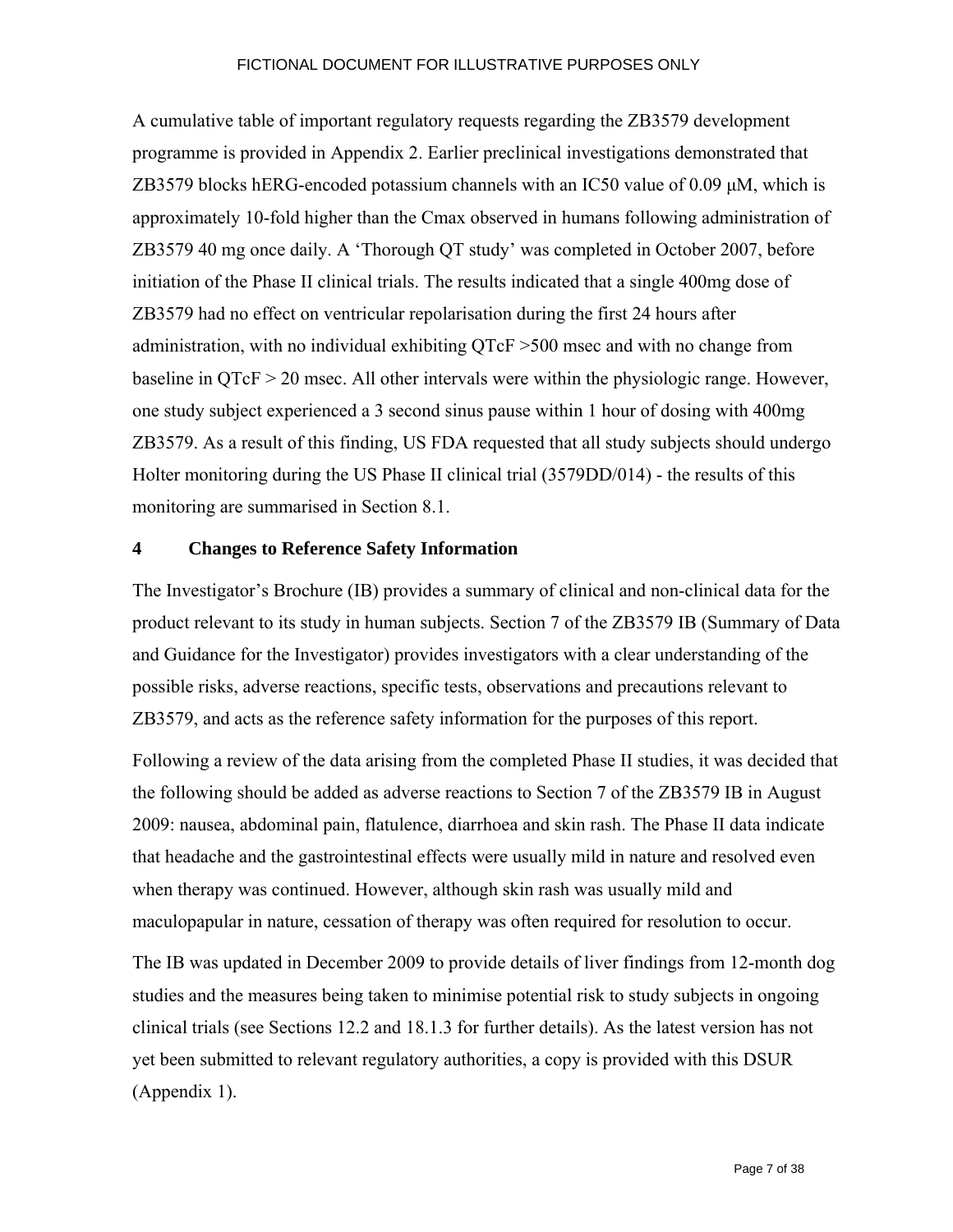#### **5 Inventory of Clinical Trials Ongoing and Completed during the Reporting Period**

Two Phase II dose-response studies were completed during the reporting period. Patients with GERD were treated for up to 6 weeks with 5, 10, 20 or 40 mg ZB3579 (n=1665) or 40 mg esomeprazole (n=409) once daily. The results indicated that ZB3579 suppressed gastric acid effectively in patients with GERD, leading to improvement in endoscopic findings and symptoms, and supported a decision to enter into Phase III development. It was decided that the Phase III programme should evaluate 10-20 mg ZB3579 once daily, as the Phase II studies indicated that the 5 mg dose was only partially effective, while the 40 mg dose had limited additional effectiveness over the 20 mg dose with a greater proportion of adverse reactions seen at the higher dose.

The first Phase III clinical trial was initiated on  $2<sup>nd</sup>$  August 2009. By 31<sup>st</sup> December 2009, 1011 patients had been enrolled into three clinical trials comparing the effectiveness of ZB3579 (10 mg once daily and 20 mg once daily for up to 12 weeks) in the treatment of GERD with esomeprazole or lansoprazole, with two-thirds of patients receiving ZB3579 according to the randomisation schemes. In addition, two studies were initiated during the reporting period to investigate patients with renal and hepatic impairment and a third study initiated to compare the bioavailability of the Phase II and III formulations.

Further details for each clinical trial completed and ongoing during the reporting period are provided in Appendix 3.

## **6 Estimated Cumulative Exposure**

## **6.1 Cumulative Subject Exposure in the Development Programme**

Overall, 388 healthy volunteers and over 3400 patients have been enrolled into the ZB3579 clinical programme, of which approximately 2900 subjects have received ZB3579. In total, 2074 patients participated in the Phase II programme, and over 1000 patients have enrolled into the Phase III studies.

Healthy volunteers have received ZB3579 as single doses or as multiple doses for up to 7 days. Patients with GERD have received ZB3579 5-40 mg daily from 14 days to 12 weeks during the clinical development programme.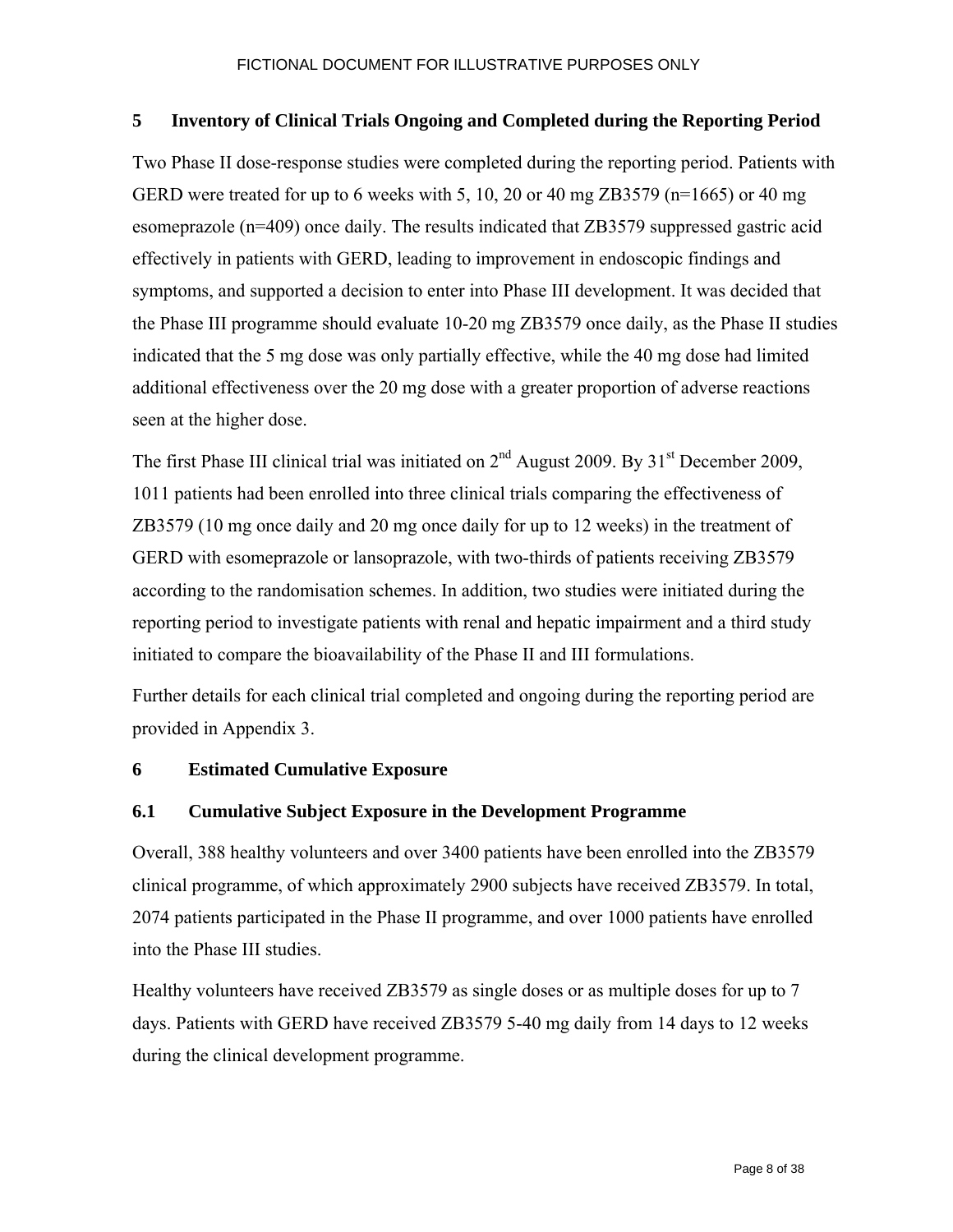Estimates of overall cumulative subject exposure are provided in Table 1, based upon actual exposure data from completed studies and the enrollment/randomization schemes for ongoing studies.

| <b>Treatment</b>          | Number of subjects** |
|---------------------------|----------------------|
| ZB3579                    | 2938                 |
| Esomeprazole/lansoprazole | 782                  |
| Placebo                   | 201                  |
| Other comparators         | 106                  |

## **Table 1 Estimated Subject Exposure in ZB3579 Clinical Studies\***

includes patients and healthy volunteers, as of  $31<sup>st</sup>$  December 2009

\*\* includes subjects that have received ZB3579 and comparators during crossover studies

An estimate of cumulative exposure to ZB3579 by age, sex and racial group is provided in Appendix 4.

There has been limited experience among females of childbearing potential, in line with the exclusion criteria for the Phase I-II clinical studies. Reproductive toxicity studies have been completed, demonstrating no adverse effects on fertility or foetal development in rats or rabbits. Hence, females of childbearing potential are now allowed into the Phase III studies providing that they utilise effective means of contraception – this will provide significant experience in this patient group.

## **6.2 Patient Exposure from Marketing Experience**

ZB3579 is not authorised for sale in any country at the time of this report.

## **7 Data in Line Listings and Summary Tabulations**

Relevant safety data are presented using interval line listings (serious adverse reactions) and cumulative summary tabulations (serious adverse events) in Appendices 5 and 6 respectively.

## **7.1 Reference Information**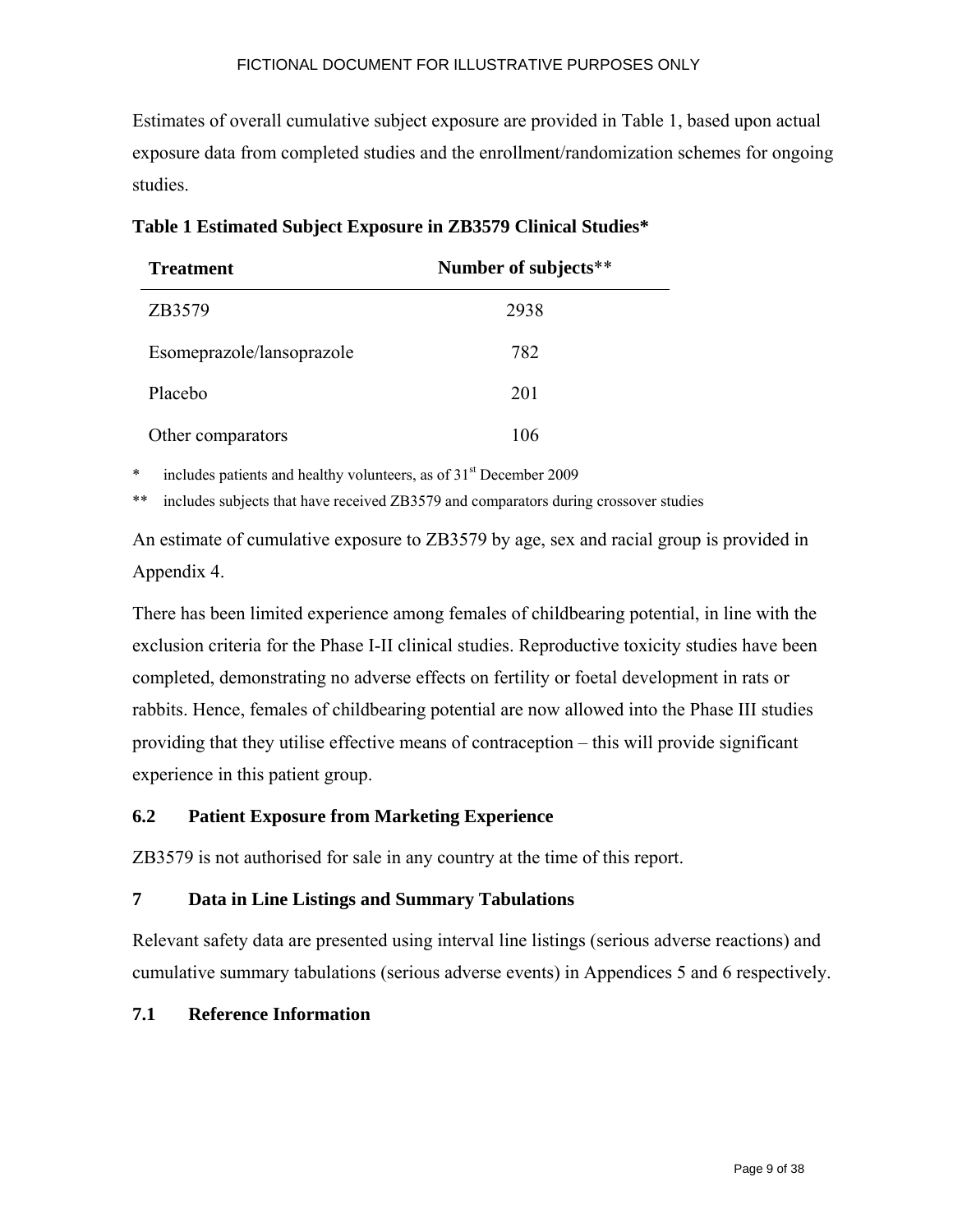The Medical Dictionary for Regulatory Activities (MedDRA) version 12.1 has been used for the coding of adverse events. The line listings and the summary tabulations are arranged alphabetically by primary System Organ Class (SOC) and Preferred Term (PT) level.

For the purpose of this report, an unexpected adverse reaction is one that is not consistent with the ZB3579 reference safety information at the start of the DSUR period, noting that the ZB3579 IB was amended in June 2009 to include the following as adverse reactions: nausea, abdominal pain, flatulence, diarrhoea and skin rash.

#### **7.2 Line Listings of Serious Adverse Reactions during the Reporting Period**

During the reporting period, 94 serious adverse events (SAEs) were reported in 82 patients, of which 27 SAEs were considered as being possibly related to study drug by the reporting investigators and/or Zoboryn. Details of these 27 serious adverse reactions are provided in Appendix 5. Each case report appears only once within the line listing, and is presented in the primary SOC determined by the most serious adverse reaction for the case, as judged by Zoboryn.

The drug identity is provided for all case reports that include unblinded data. For case reports where the code break has yet to be completed, the drug is identified as 'Blinded'.

## **7.3 Cumulative Summary Tabulations of Serious Adverse Events**

Appendix 6 presents a cumulative table of the number of serious adverse events (SAEs) that have been reported during the ZB3579 clinical development programme, from its initiation to the data lock point  $(31<sup>st</sup>$  December 2009), organized by SOC. Appendix R1 presents an analogous table of the number of serious adverse reactions (i.e., as 'possibly related SAEs); asterisks identify 'unexpected' terms assigned at the MedDRA PT level within this table. Both tables present SAE counts under the following column headings: Study Drug (ZB3579), Placebo, Comparator and 'Blinded'. Where two SAEs for the same trial subject code to the same MedDRA PT, they have been counted as one event at the PT level in the tabulation.

#### **8 Significant Findings from Clinical Trials during the Reporting Period**

#### **8.1 Completed Clinical Trials**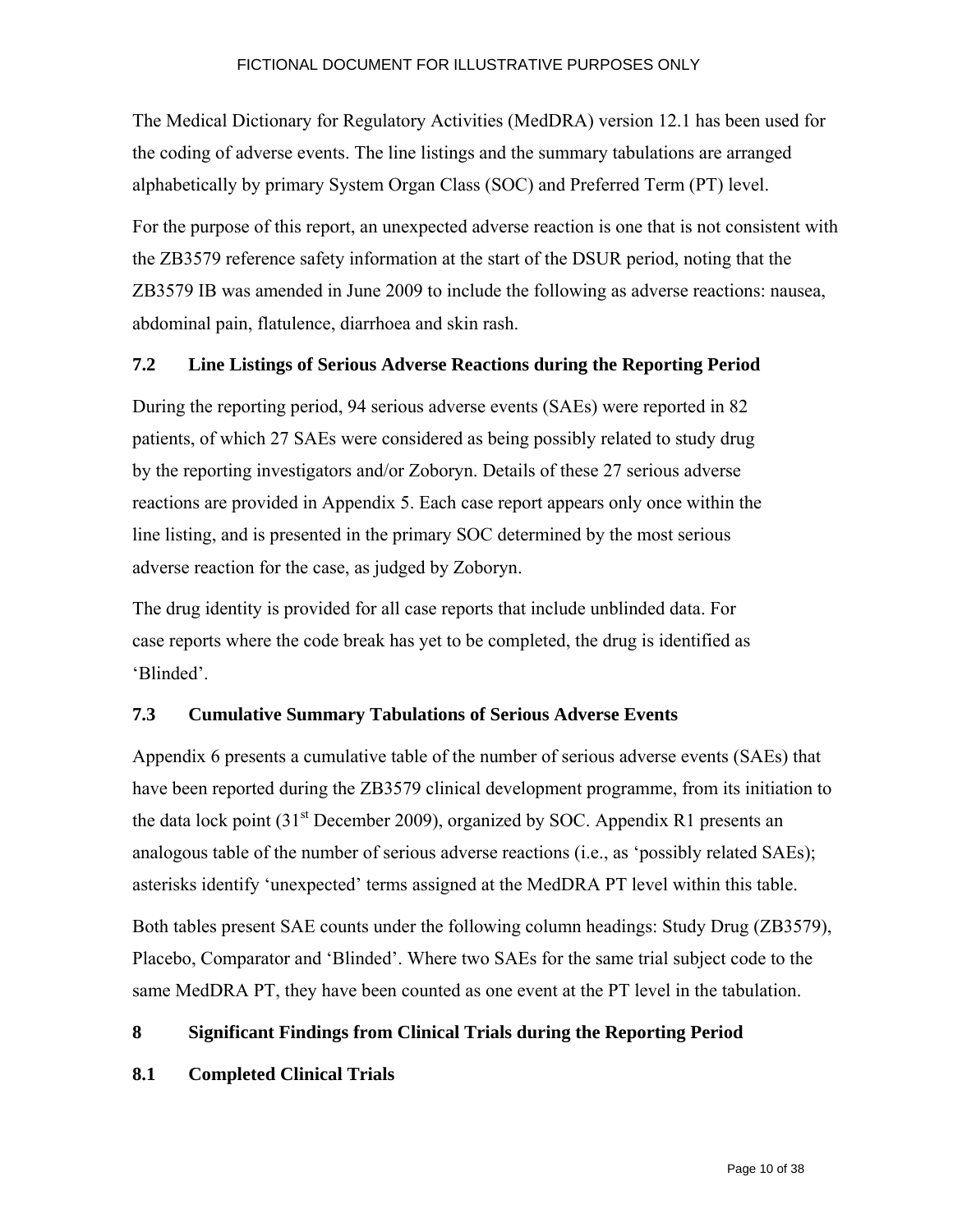During the reporting period, Zoboryn analysed data from two completed dose-response clinical trials (3579DD/0013 and 3579DD/0014) investigating ZB3579 in the treatment of GERD when given for 6 weeks. The data indicate that ZB3579 (10-40 mg once daily) is effective in rapidly suppressing gastric acid levels, with symptomatic relief and improvement in endoscopic findings, sufficient to support a decision to initiate a Phase III clinical trial programme with esomeprazole and lansoprazole as active comparators.

A healthy volunteer experienced a 3-second sinus pause during the 'Thorough QT study' (see Section 3), thus investigators in study 3579DD/0014 conducted Holter monitoring in all trial participants during the first week after initiation of therapy with ZB3579 (or comparators). There were no additional reports of sinus pause or symptomatic bradyarrhythmias. There were no differences among the treatment groups for the occurrence of supraventricular or ventricular arrhythmias, such that it was considered that Holter monitoring was unnecessary during the Phase III trials.

Two cases of pancreatitis were reported during the Phase II clinical trial programme during early 2009. The first report concerned a 52 year old female with a medical history including GERD, back pain, hiatus hernia, hyperlipidaemia, type 2 diabetes and chronic obstructive pulmonary disease (3579DD/013/002/023). Her concurrent medications included metformin and simvastatin. She was hospitalised with acute epigastric pain, nausea and vomiting, diagnosed as acute pancreatitis with moderately elevated lipase and amylase values (up to 226 U/L and 184 U/L respectively). It was noted that the patient had been consuming alcohol at several parties during the previous week. At the time of admission, the patient had been taking ZB3579 20 mg once daily for 8 weeks; the study drug was discontinued at the time of hospitalisation. The investigator considered the adverse event to be possibly related to study drug or simvastatin, and the patient was withdrawn from the study. The patient has since fully recovered.

The second report (3579DD/013/011/008) related to a 46 year old female with a history of GERD and primary sclerosing cholangitis who was admitted with worsening abdominal pain, diagnosed as acute pancreatitis with elevated lipase and amylase values (up to 489 IU/L and 733 U/L respectively). Study drug was discontinued upon admission to hospital and the patient withdrawn from the trial – the patient received ZB3579 40 mg once daily for 23 days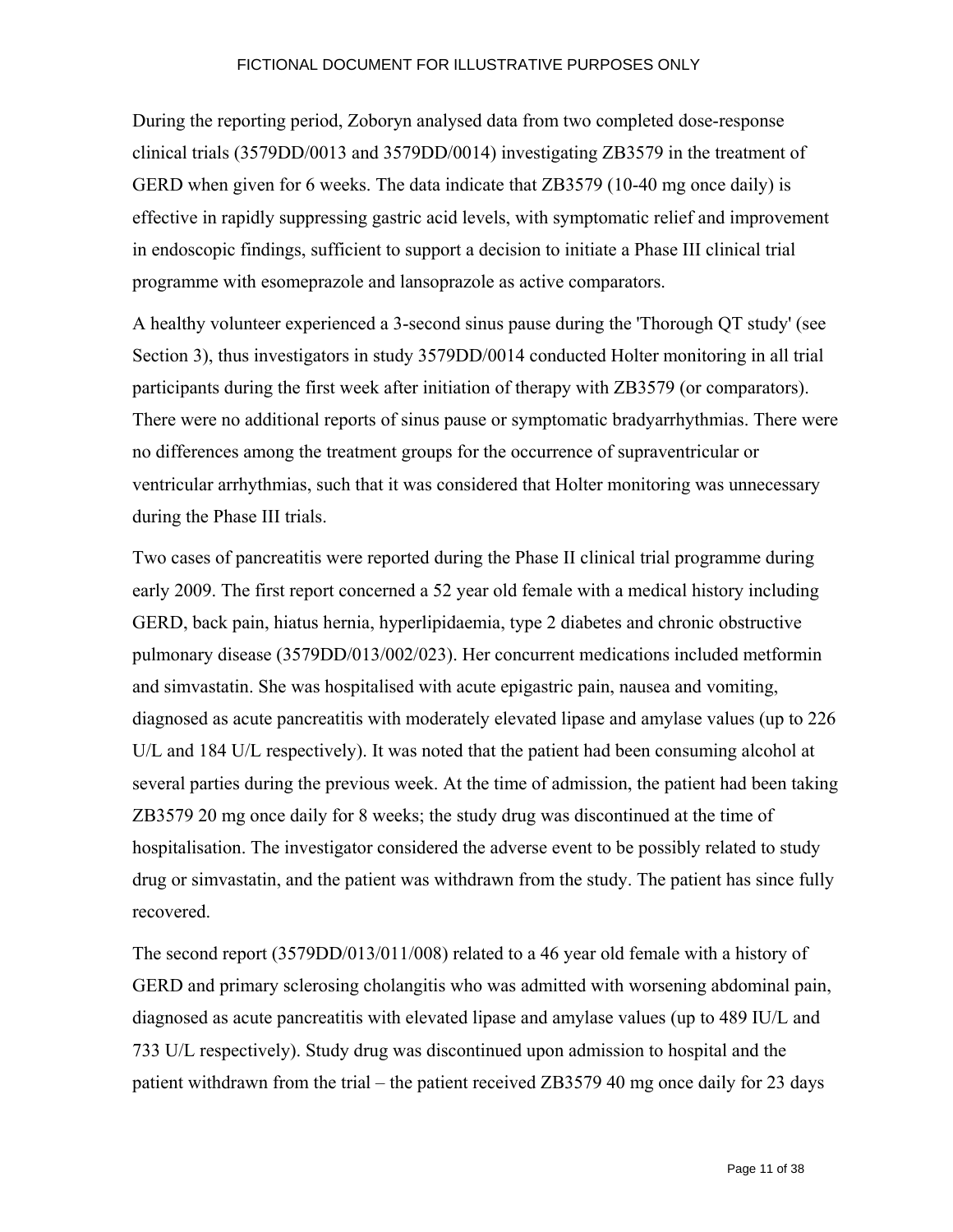prior to hospital admission. The patient recovered from this event, and the investigator considered the event as unrelated to study drug.

In addition, noting that skin rash has been identified as a possible adverse reaction associated with ZB3579, a case report of erythema multiforme was reported during February 2009. This concerned a 67-year-old male with a medical history of GERD and coronary artery disease who developed pruritic papular erythema on the neck, buttock areas, upper limbs, and back after treatment with ZB3579 10 mg once daily for 5 weeks (3579DD/014/007/014). Concomitant medications included fluindione, fish oil capsules and atenolol. Although no specific diagnostic investigations were performed, erythema multiforme was diagnosed. The event resolved after withdrawal of ZB3579 and treatment with fexofenadine for 15 days.

## **8.2 Ongoing Clinical Trials**

In addition to the two case reports of pancreatitis received in early 2009 (see Section 8.1), another case report of pancreatitis was received during December 2009. This concerned an obese 58 year old male with a history of heavy drinking, GERD, cirrhosis and previous pancreatitis (3579DD/016/003/004). The patient was hospitalised with abdominal pain, back pain, nausea and vomiting for the previous two days, diagnosed as acute pancreatitis with elevated lipase and amylase values (up to 436 IU/L and 689 U/L respectively). The patient had received study medication for 4 weeks prior to the onset of this event. Study medication was stopped and the patient made a full recovery following symptomatic treatment. The investigator considered the adverse event unrelated to study drug, and the treatment code remains unbroken, pending study completion.

In addition, there has been a case report of 'hepatitis' received following the data-lock point, which is currently subject to follow-up to obtain further clinical details (see Section 17; Late-Breaking Information).

#### **8.3 Long-term Follow-Up**

At present, patients completing ZB3579 studies are not subject to long-term follow up.

#### **8.4 Other Therapeutic Use of Investigational Drug**

No pre-approval patient access programmes have been initiated for ZB3579.

#### **8.5 New Safety Data Related to Combination Therapies**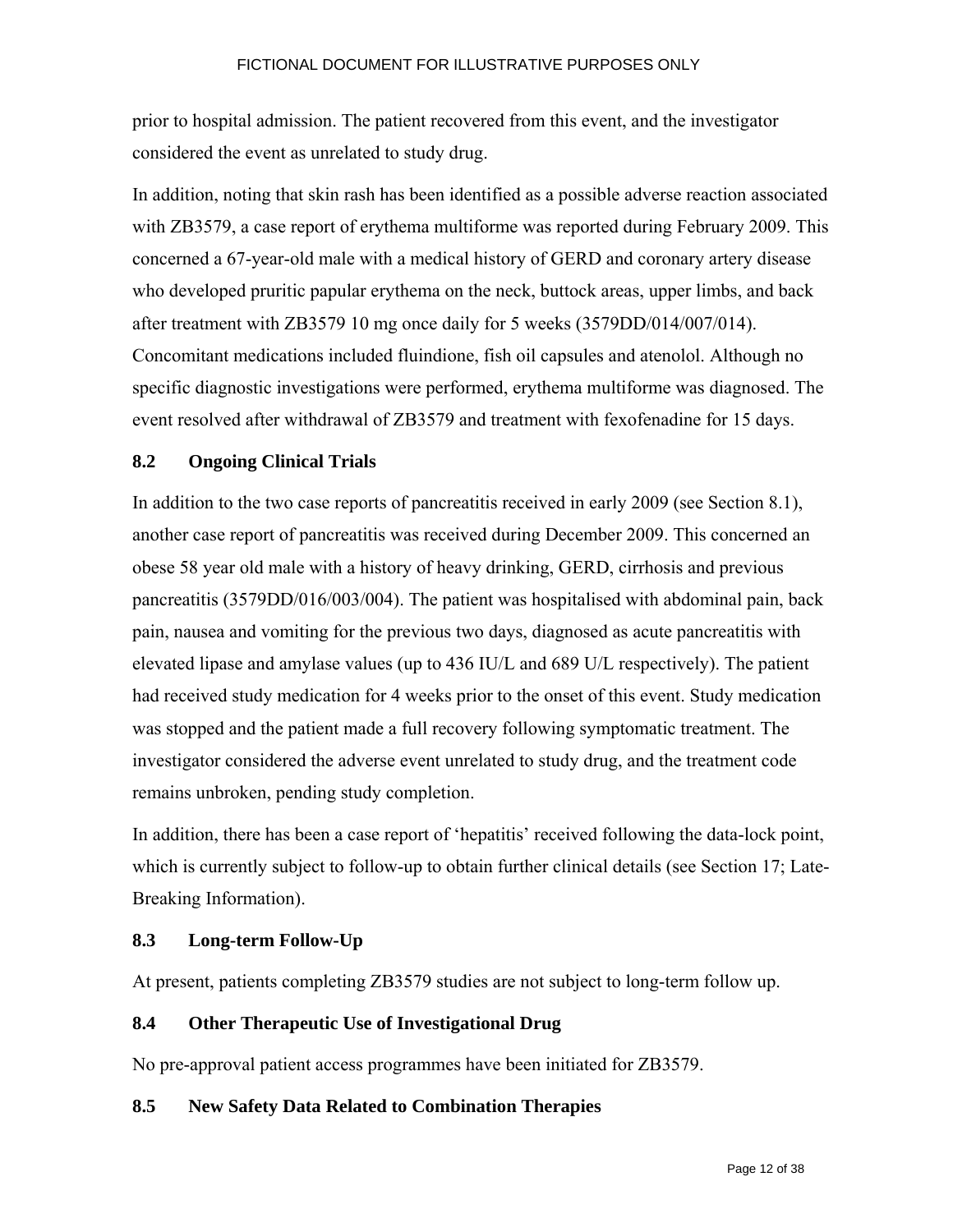This section is not applicable as ZB3579 is a monotherapy.

# **9 Safety Findings from Non-interventional Studies**

No observational or epidemiological studies of ZB3579 have been initiated, conducted, completed or reported during the period under review.

# **10 Other Clinical Trial/Study Safety Information**

No other studies have been conducted with ZB3579.

# **11 Safety Findings from Marketing Experience**

ZB3579 is not approved for marketing in any country.

## **12 Non-Clinical Data**

Data from recently completed 6-month rat and 12-month dog studies with ZB3579 have been analysed. Relevant findings are summarised below.

## **12.1 Gastric effects**

The stomachs of all rats and dogs treated with ZB3579 had thickened mucosal surfaces and linked morphological changes related to the trophic effect of hypergastrinemia caused by a prolonged and pronounced inhibition of gastric acid secretion of the test compound. These changes are previously well-documented in 3-month rat and dog studies with ZB3579, and analogous studies of proton pump inhibitors, and are considered to be exaggerated pharmacological effects/adaptive changes resulting from the acid inhibition.

## **12.2 Liver findings**

Clinical pathology measurements have demonstrated small but sustained increases in alanine aminotransferase (ALT) levels at all doses (1, 10 and 50 mg/kg/day) following 12-month oral administration of ZB3579 to dogs that was time and dose-dependent, with recovery during dose-free periods.

In addition, histopathological examination showed minor inflammatory changes in the liver. All of the dogs (including the control group) exhibited scattered foci of centrilobular inflammation within the liver, recorded as minimal in severity. However dogs from the intermediate and high dose groups also exhibited changes consistent with a chronic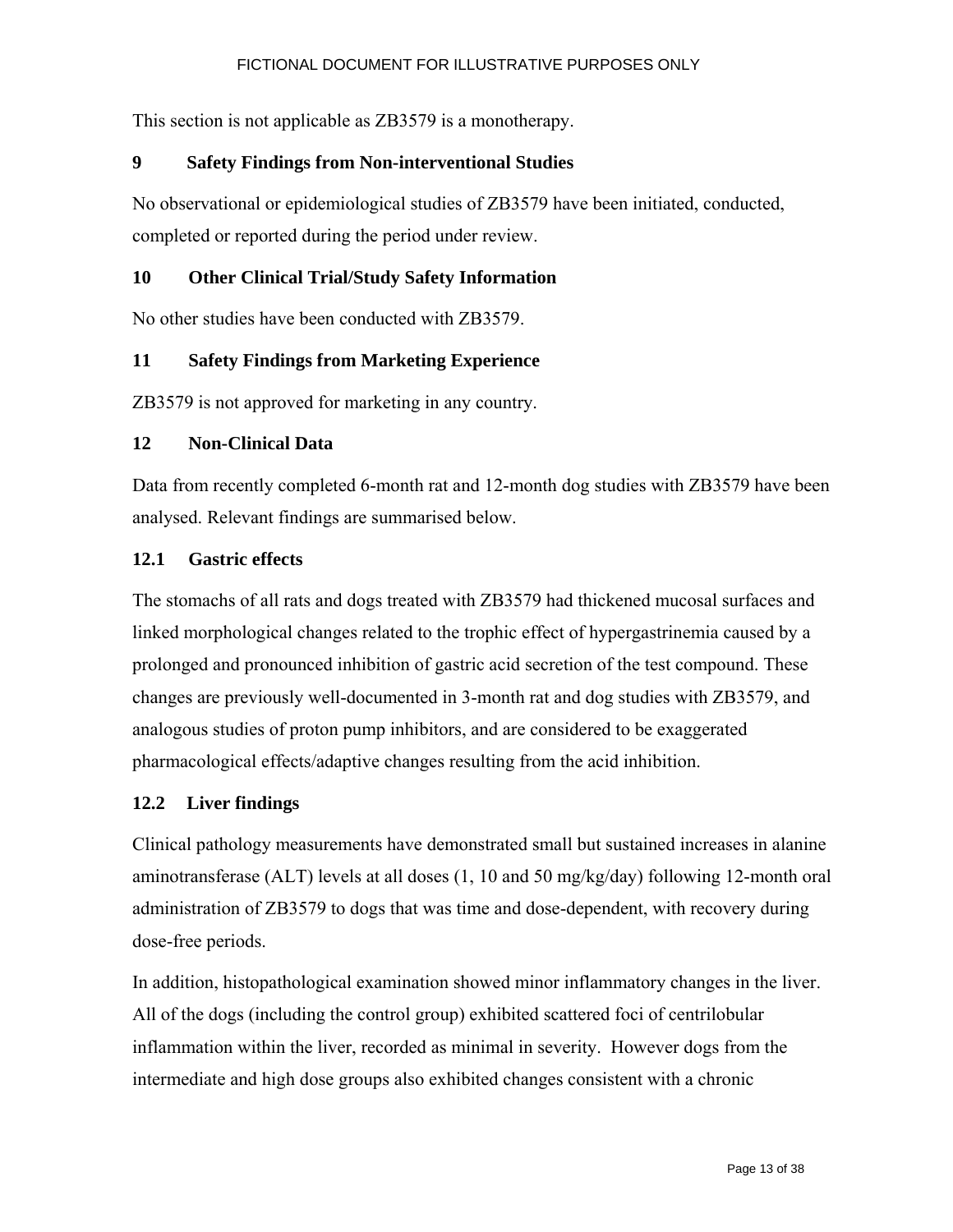inflammatory pattern. The severity of the inflammation was recorded as minimal or mild, and the incidence of centrilobular inflammation was greater in the high dose males in comparison to the control group. There was also increased amounts of connective tissue in the livers of treated animals, consistent with chronic inflammation, and the presence of lipofuscin in the pigmented macrophages, indicative of increased cell turnover.

The findings had a strong correlation with increased ALT levels observed in the treated dogs, such that the sustained elevations of ALT seem to be a reliable marker of liver injury preceding the development of the histopathological changes. ALT is essentially liver-specific in the dog and elevations generally indicate hepatocyte damage. The half-life of ALT in dogs is relatively short and as such the increased levels seen throughout the study are consistent with subtle low-grade hepatocellular damage.

In contrast, ALT elevations were not evident and no liver histopathological findings have been observed following 6-months administration in rats or 3-months administration in dogs.

The clinical implications of these findings are considered in Section 18.1.3 of this DSUR.

#### **12.3 Irritability**

In a previous 4-week toxicology study, ZB3579 was administered orally to male and female dogs at doses up to 50 mg/kg/day: irritability was observed in the groups administered 10 and 50 mg/kg/day. However, in the 12-month dog study, with ZB3579 administered orally to male and female dogs at similar doses, irritability was not observed in any group. The reason for this difference is unknown, noting that the studies were of different duration and conducted by different contract laboratories.

Irritability was not observed in short or long-term rat studies.

#### **13 Literature**

There have been no literature articles citing ZB3579 during the period under review.

In October, results from a nested case-control study of marketed acid-reducing agents were published (Smith J et al 2009). The study showed that current use of proton pump inhibitors was associated with an increased risk of bacterial gastroenteritis compared with non-use, regardless of the treatment duration (relative risk: 2.6; 95% confidence interval: 2.1-3.2), whereas no association was observed with  $H_2$  receptor antagonists (RR: 1.2; 95% CI: 0.8-1.5).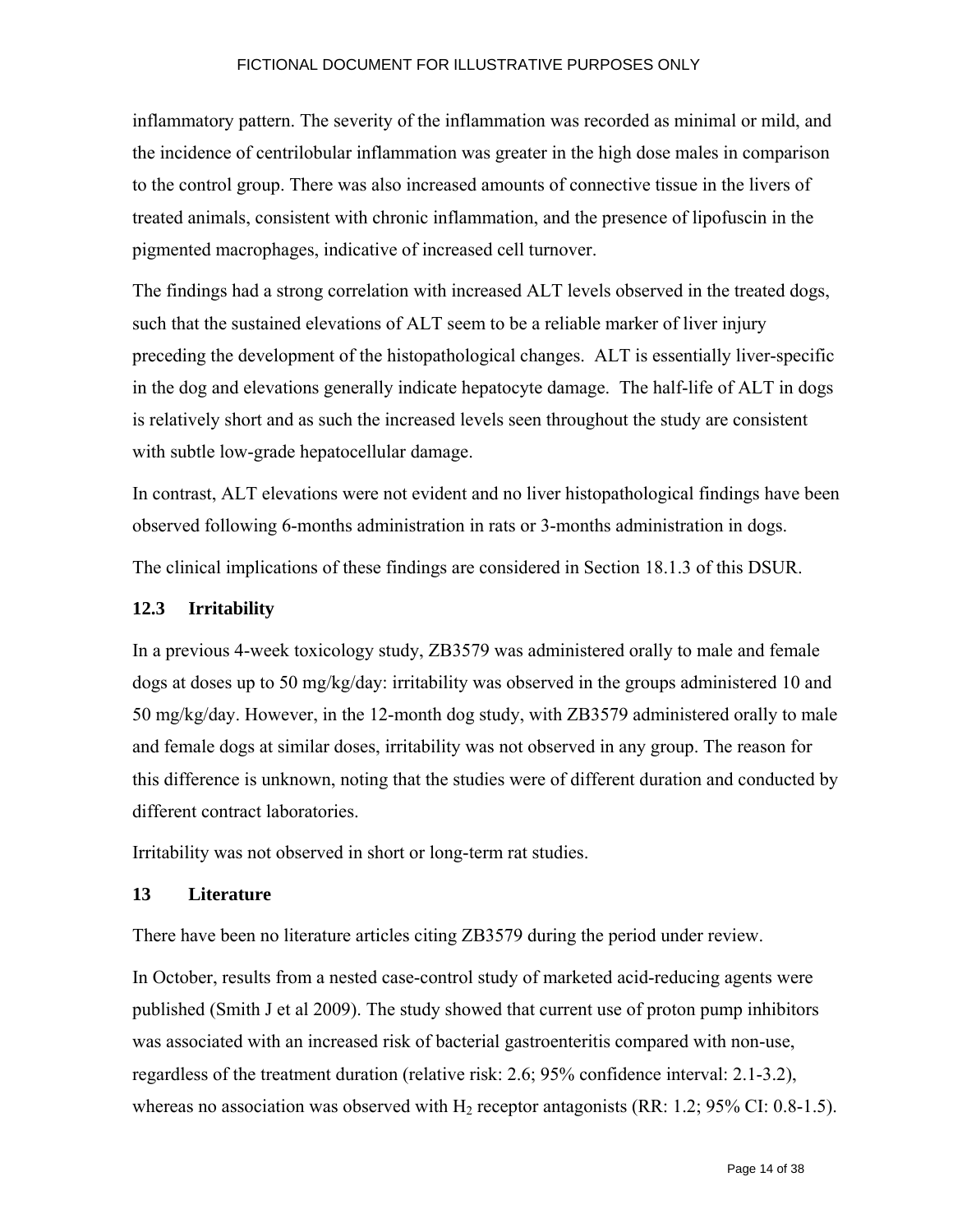*Campylobacter* (n=4253) and *Salmonella* (n=1956) were the two species most frequently responsible for gastroenteritis episodes in the case group. Risk ratio calculations on other bacteria related to gastroenteritis could not be made due to the limited number of cases (*Shigella*, n=276 and *C.difficile*, n=28). The results from this study reflect text already present within the product labelling for proton pump inhibitors, to the effect that treatment with acidreducing drugs may lead to slightly increased risk of gastrointestinal infections such as *Salmonella* and C*ampylobacter.*

The relevance of these findings for ZB3579 is unknown. However, if the above findings are related to effective reductions in acid secretion, it may be anticipated that similar findings could become evident in patients treated with ZB3579 in due course.

#### **14 Other DSURs**

Zoboryn is not aware of any clinical trials being conducted on ZB3579 by any other organisations.

#### **15 Lack of Efficacy**

This section is not applicable, as ZB3579 is not intended for the treatment of serious or lifethreatening illness.

#### **16 Region-Specific Information**

Appendices R1-R7 provide information meeting local requirements, as follows:

- R1 Cumulative summary tabulation of serious adverse reactions
- R2 List of subjects who died during the reporting period
- R3 List of subjects who dropped out of clinical trials during the reporting period
- R4 Significant Phase I protocol modifications with respect to a US IND
- R5 Significant manufacturing changes
- R6 Description of the general investigation plan for the coming year with respect to a US IND
- R7 Log of outstanding business with respect to a US IND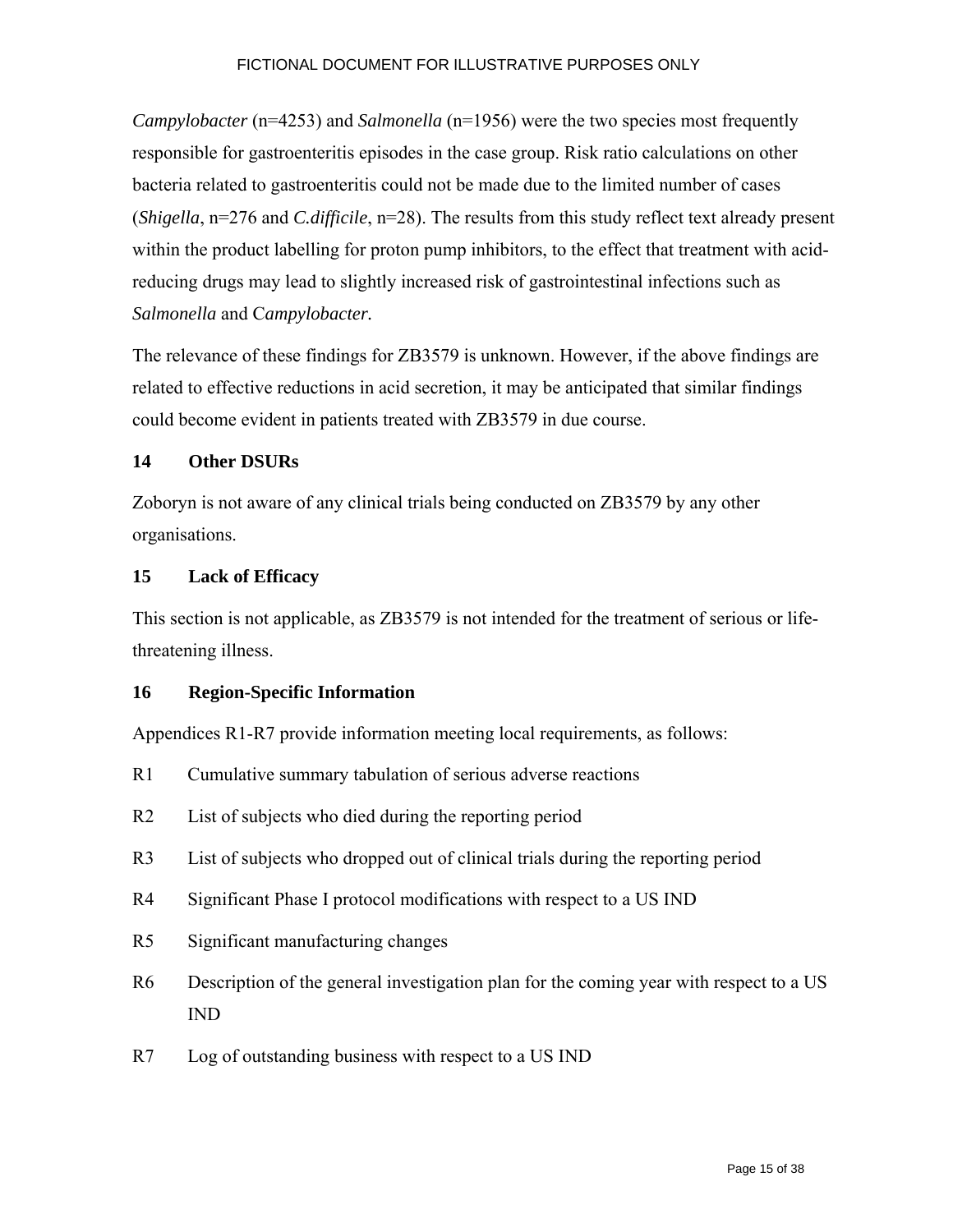#### **17 Late-Breaking Information**

After the data lock point of this DSUR, Zoboryn received an initial case report of 'hepatitis' in a 57 year old woman administered ZB3579 20 mg once daily for 9 weeks for the treatment of GERD (3579DD/015/005/012). The woman was also receiving an unspecified statin for the treatment of hyperlipidaemia. The investigator reported the event as being possibly related to study drug. Follow up information is being sought, in order to clarify the clinical details and the possible role of ZB3579 in this event.

#### **18 Overall Safety Assessment**

#### **18.1 Evaluation of the Risks**

#### **18.1.1 Possible adverse reactions**

A small number of possible adverse reactions has been identified following analysis of the completed Phase II studies (nausea, abdominal pain, flatulence, diarrhoea and skin rash); headache was previously identified during the Phase I programme. The reactions appear to be dose-related and are usually mild in nature, although headache was severe often enough to be considered the dose-limiting effect in the single and multiple ascending dose studies in healthy volunteers. Most of the adverse reactions have resolved with continued therapy, although in some cases skin rash required cessation of therapy before resolution occurred.

Following receipt of a case report of erythema multiforme (see Section 8.1), the Phase III clinical trial data are being closely monitored for reports of possible severe skin reactions, with detailed follow up of any such reports in order to determine their clinical characteristics.

## **18.1.2 Irritability**

Irritability had been observed in a prior 28-day dog study but not observed in a subsequent 12 month dog study, conducted during the period of this DSUR (see Section 12.3). There were no reports of irritability in either of the completed clinical dose-ranging studies, or other evidence of central nervous system effects. As a result, 'irritability' is no longer considered a potential risk in patients administered ZB3579.

#### **18.1.3 Liver findings**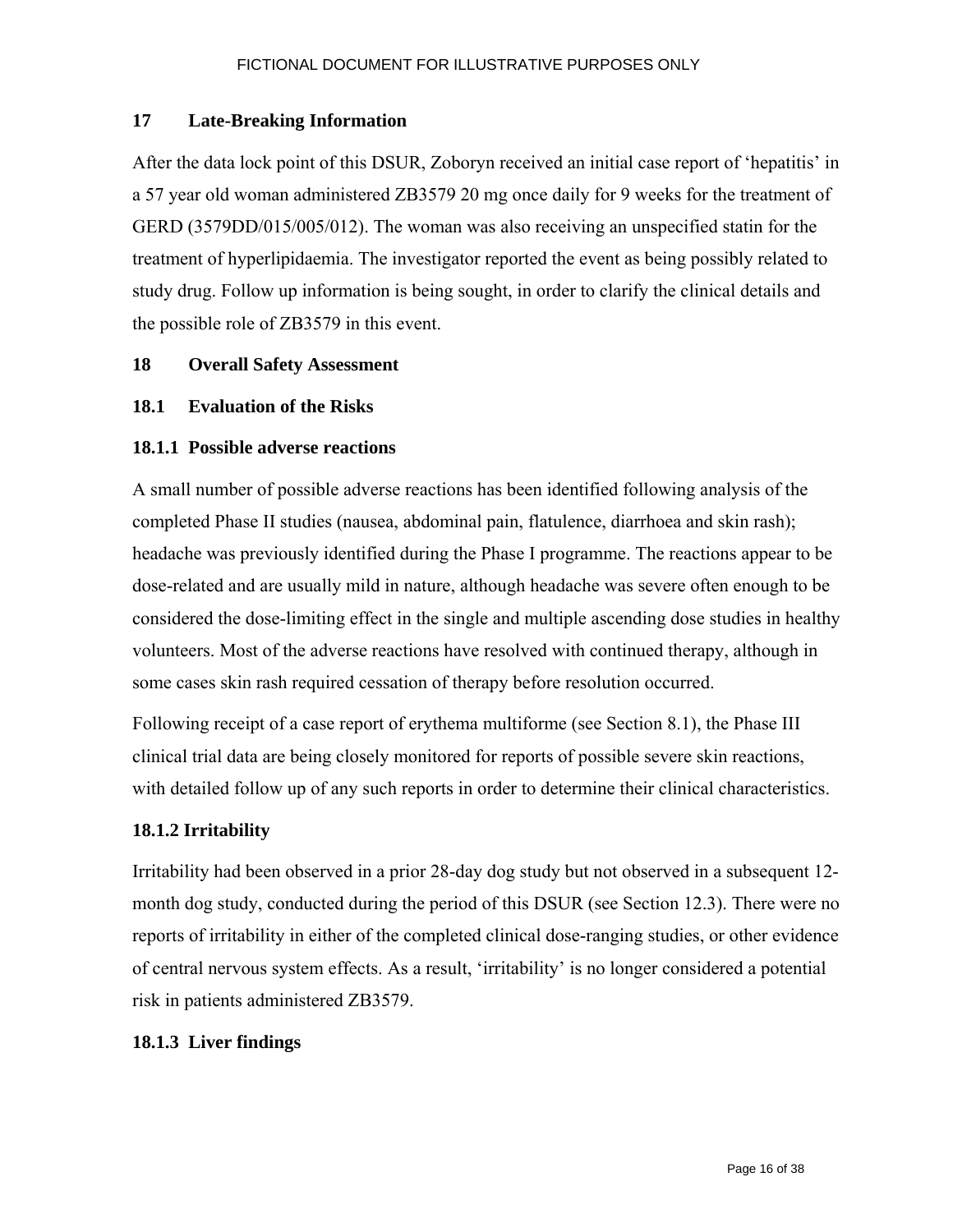Results from a recently completed 12-month dog study indicate that ZB3579 may be associated with mild inflammation of canine livers (see Section 12.2).

In the Phase I studies, 253 healthy subjects received ZB3579 as single doses (up to 160mg) and multiple doses for up to ten days (up to 80mg daily). In addition, 286 patients received ZB3579 (up to 40 mg daily) for 14 days. Evaluation of liver function tests (LFTs) in these studies did not reveal any clinically significant elevations likely to be attributed to ZB3579. Relatively minor (<2 times upper limit of normal (ULN)) reversible increases of ALT and aspartate aminotransferase (AST) were observed in some individuals in the ZB3579 and placebo study groups - these were attributed to factors other than exposure to ZB3579.

In the completed Phase II dose-finding studies, patients with GERD were treated for up to 6 weeks with 5-40 mg ZB3579 or 40 mg esomeprazole daily. Liver function tests were performed at 1, 2 and 6 weeks during the dosing period, and 2 weeks following completion of the study. Fluctuations in LFT levels were observed but there were no overall trends of elevations of the liver enzymes observed during the treatment period for any treatment group. Eight individuals administered ZD3579 demonstrated ALT-values >3xULN, none with associated elevations in bilirubin levels; two patients administered esomeprazole demonstrated ALT values >3xULN. Evaluation of the data indicates that there are reasonable clinical explanations other than the study medication in all patients with  $ALT > 3xULN$  (e.g., alcohol intake, infectious mononucleosis, concomitant medications, elevated values already before dosing, normalized values during continuous medication).

Although liver disorders were not apparent during the Phase I/II clinical trial programme, the duration of therapy in most patients was relatively short and therefore likely to be inconclusive with regards to clinical effects in this regard. It is anticipated that the Phase III programme, with ZB3579 administered for up to 12 weeks, will provide substantive data with regards to any effect of ZB3579 on the liver in man, thereby placing the dog findings into clinical context. Nevertheless, the Phase III trial protocols have been amended to take into account the dog findings and manage any potential risk to patients engaged in these trials:

1. Additional exclusion criteria: patients with prior or current liver disorders, and patients with ALT>1.5xULN or bilirubin>ULN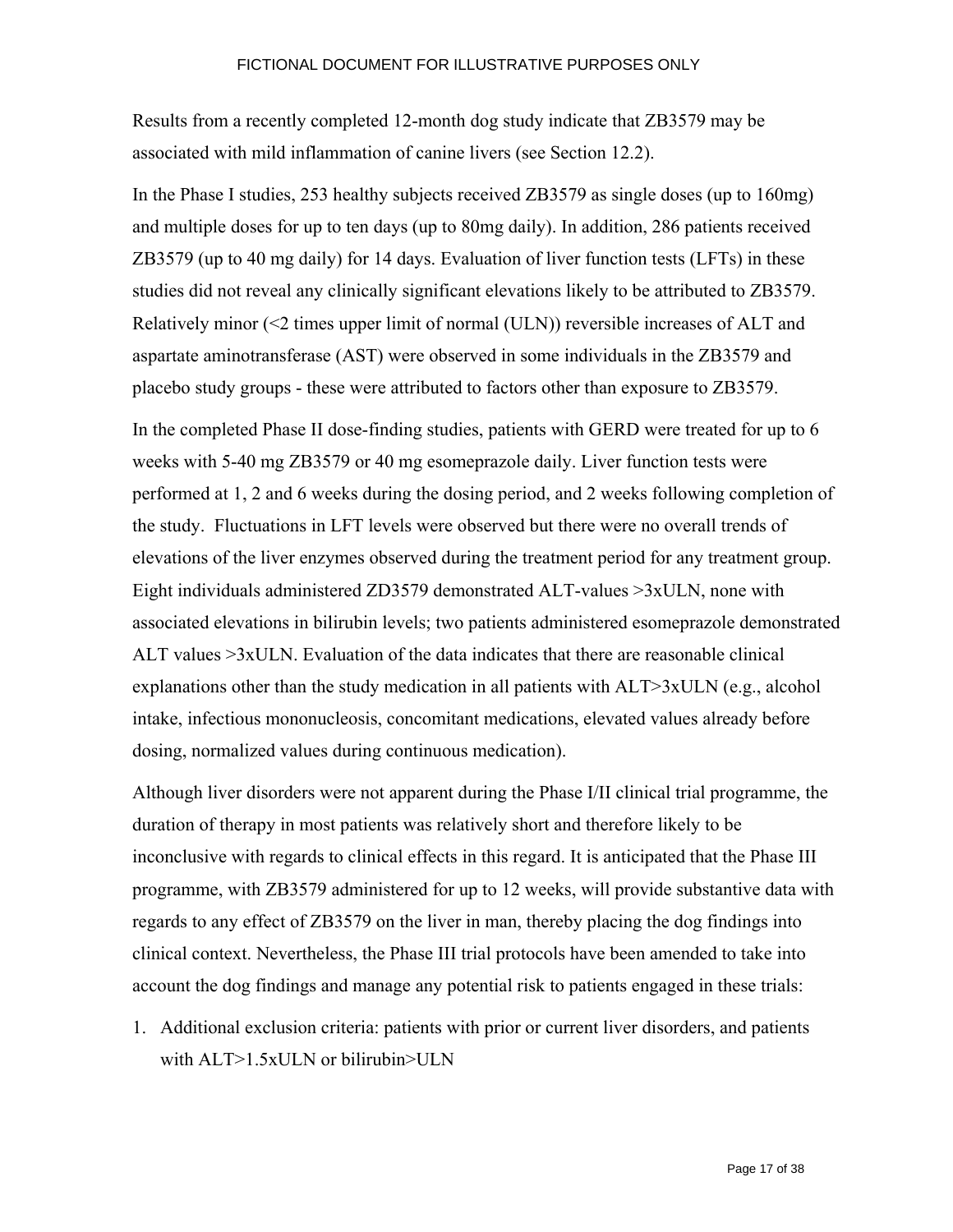2. Frequent monitoring of LFTs, with individual stopping rules. In the three ongoing Phase III 12-week studies, patients now have LFTs measured at 1, 2, 4, 8 and 12 weeks, and 2 weeks post-dosing. In addition, patients are advised to see their investigator immediately if they have any signs or symptoms suggestive of liver disorder (e.g., anorexia, nausea, vomiting, right upper quadrant pain, fatigue, lethargy, flu-like symptoms, pruritus and jaundice). A case handling plan within each trial protocol now specifies that an elevation of ALT, AST or alkaline phosphatase (ALP) of >3xULN in any patient should elicit an alert fax from the central laboratory to the ZB3579 study team and the investigator. Such a patient will be called back to the clinic within three days from the time when the test results are acknowledged, for additional laboratory screening and continuous monitoring, physical examination and medical history focusing on reasons for the LFT abnormality and, if needed, further investigation. The study medication will be withdrawn immediately if ALT, AST or ALP is  $>5x$ ULN, or if the total bilirubin is  $>2x$ ULN in combination with elevations in any of ALT, AST or ALP>3xULN.

Based on the preclinical studies in dogs, sustained elevations of ALT seem to be a reliable marker of liver abnormality preceding the development of histopathological changes. Thus, diligent application of the handling plan for elevated LFTs should ensure the safety of the patients participating in the ongoing trials.

Finally, Zoboryn has established a Data Monitoring Committee to oversee the safety of patients participating in the three Phase III clinical trials. Laboratory and adverse event data are provided to the Committee as and when received by Zoboryn. The Committee has access to their own copies of the randomisation codes so that they can evaluate the ongoing data in an open fashion. The Committee will provide monthly reports to Zoboryn as to whether or not there is any indication of adverse effects upon the liver in clinical trial participants.

Data Monitoring Committee activities are supplemented by on-line weekly assessment of the liver laboratory values for the whole study population by the ZB3579 Global Safety Physician and the Clinical Study Team Physician, with the study blind maintained. The ZB3579 clinical team will contact the Data Monitoring Committee in the event that unexplained abnormalities are detected by this in-house review, for the Data Monitoring Committee to consider a further unblinded assessment.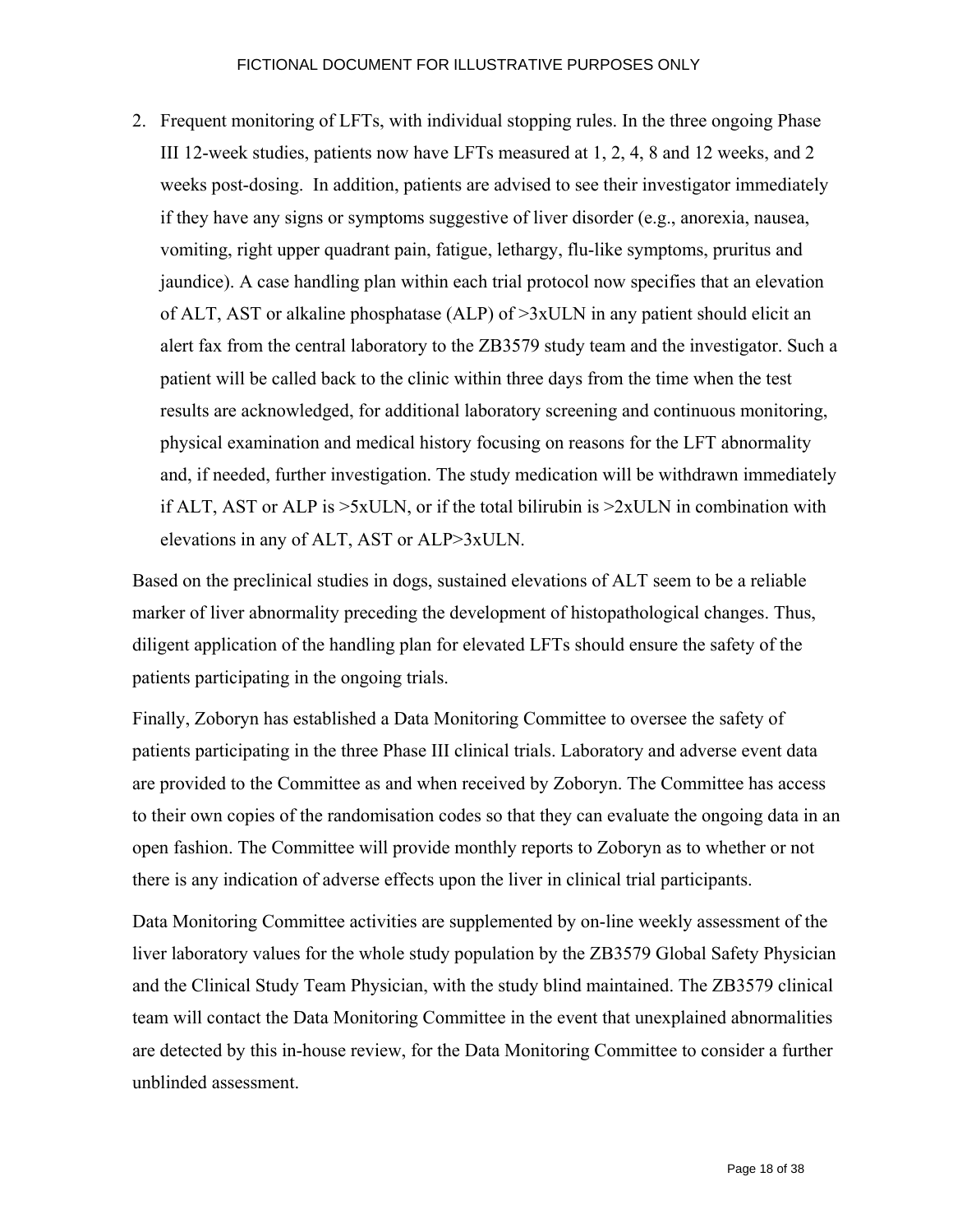#### **18.1.4 Pancreatitis**

Three case reports of pancreatitis have now been received during the course of ZB3579 clinical trials, two during Phase II (see Section 8.1) and one during the ongoing Phase III programme (see Section 8.2). In each of the three cases, there are plausible alternative explanations and a causal relationship with ZB3579 has not been determined. Nevertheless, this topic will be kept under review as the Phase III programme progresses, with immediate attention given to any additional case reports of pancreatitis.

#### **18.1.5 Potential interactions**

Human drug metabolism studies indicate that ZB3579 has no effect on cytochrome P450 enzymes, such that the clinical pharmacokinetics of ZB3579 are unlikely to be affected by P450 inducers or inhibitors. However, an antacid interaction study, conducted prior to the reporting period, demonstrated that co-administration of antacids may decrease the bioavailability of ZB3579, and the current clinical trial protocols require that ZB3579 should be taken at least 2 hours before or after taking antacids.

Many patients with GERD take non-steroidal anti-inflammatory drugs (NSAIDs) for concurrent disorders. To date, no clinically significant interactions of ZB3579 with NSAIDs have been demonstrated. Although no formal interactions studies have been performed in this regard, the potential for interaction with NSAIDs will be evaluated as part of the ongoing Phase III clinical trial programme.

## **18.2 Benefit-Risk Considerations**

ZB3579 is currently being investigated for the treatment of adults with GERD as its primary indication. It is anticipated that it will differ from established therapies (proton pump inhibitors and  $H_2$ -antagonists) with faster, more complete and longer-lasting suppression of gastric acid, thereby improving the effectiveness of the treatment of GERD.

During the reporting period, Zoboryn analysed data from two completed dose-ranging clinical trials (3579DD/0013 and 3579DD/0014) investigating ZB3579 in the treatment of GERD when given for 6 weeks. The data indicate that ZB3579 suppresses gastric acid effectively in patients with GERD, leading to improvement in endoscopic findings and symptoms, sufficient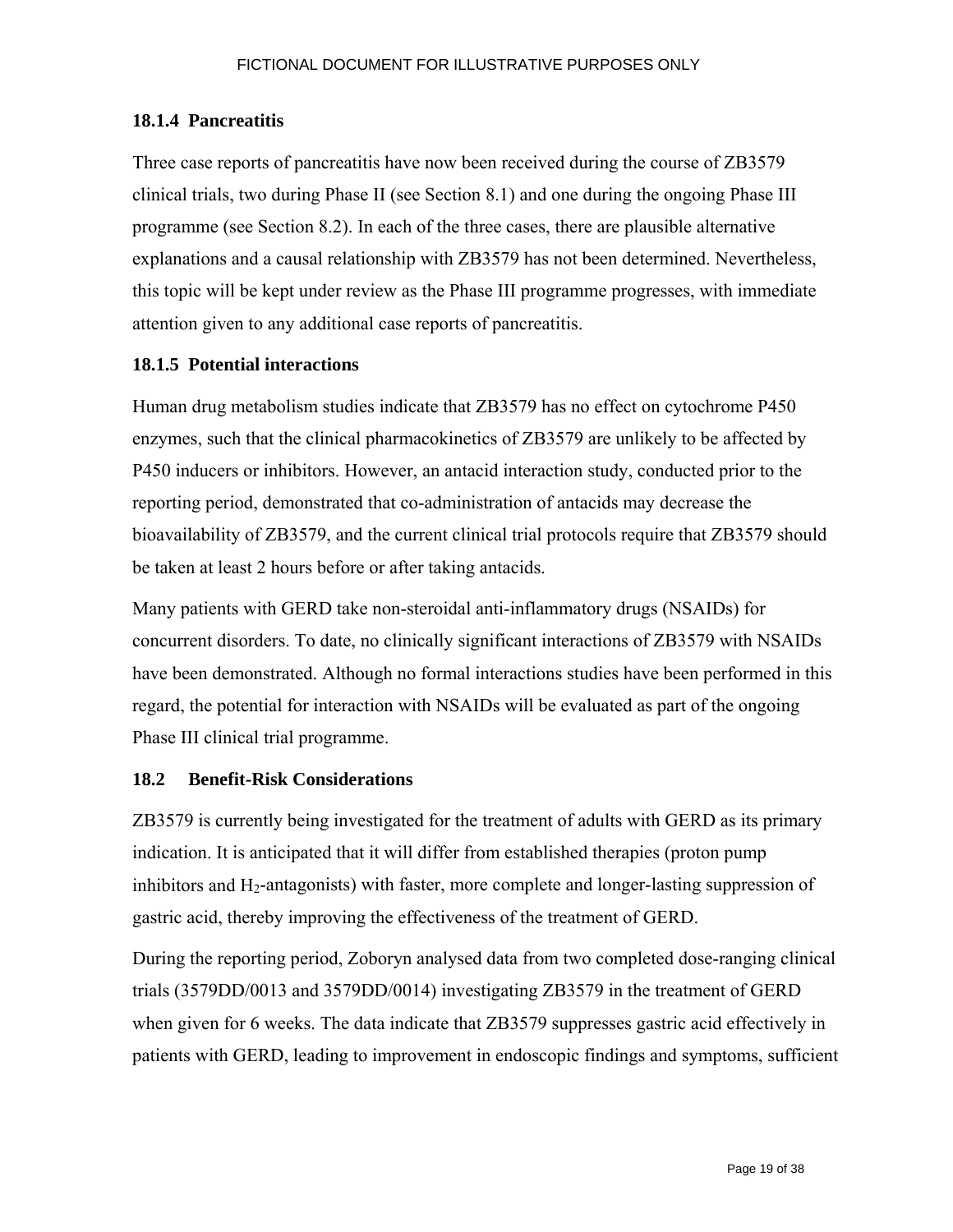to support a decision to initiate a Phase III clinical trial programme with esomeprazole and lansoprazole as active comparators.

The identification of GI symptoms and skin rash as possible adverse reactions does not impact upon the anticipated favourable benefit-risk profile for ZB3579, and they do not necessitate any amendment to existing clinical study protocols or informed consent forms.

The eventual clinical implications of the liver findings in dogs has yet to be determined; the risk to individual patients participating in ZB3579 clinical trials is being managed through instigation of enhanced LFT monitoring and stopping rules, with oversight of ongoing data by a Data Monitoring Committee.

Pancreatitis and severe skin reactions have been identified as items to monitor closely as the Phase III programme progresses.

# **19 Summary of Important Risks**

This section summarises the important identified or potential risks that have been recognised during the conduct of the ZB3579 clinical trial programme. The following have been recognised as important potential risks during the reporting period:

- Liver toxicity
- Pancreatitis
- Severe skin reactions

Further details are provided in Table 2.

| Table 2 | <b>Summary of Prior and Ongoing Important Risks</b> |
|---------|-----------------------------------------------------|
|---------|-----------------------------------------------------|

| <b>Potential</b><br><b>Risk</b> | <b>Preclinical data</b>                                                                                                                                                              | <b>Clinical data</b>                                                                                    | <b>Actions</b>                                                                                                    |
|---------------------------------|--------------------------------------------------------------------------------------------------------------------------------------------------------------------------------------|---------------------------------------------------------------------------------------------------------|-------------------------------------------------------------------------------------------------------------------|
| Irritability                    | 28-day dog study:<br>irritability in<br>moderate-dose dogs.<br>12-month dog study:<br>irritability not<br>observed at same<br>dose.<br>Rat studies:<br>irritability not<br>observed. | Phase I-II clinical studies:<br>irritability not observed.<br>No longer considered a<br>potential risk. | The status of this potential risk<br>will be confirmed by the<br>outcome of ongoing Phase III<br>clinical trials. |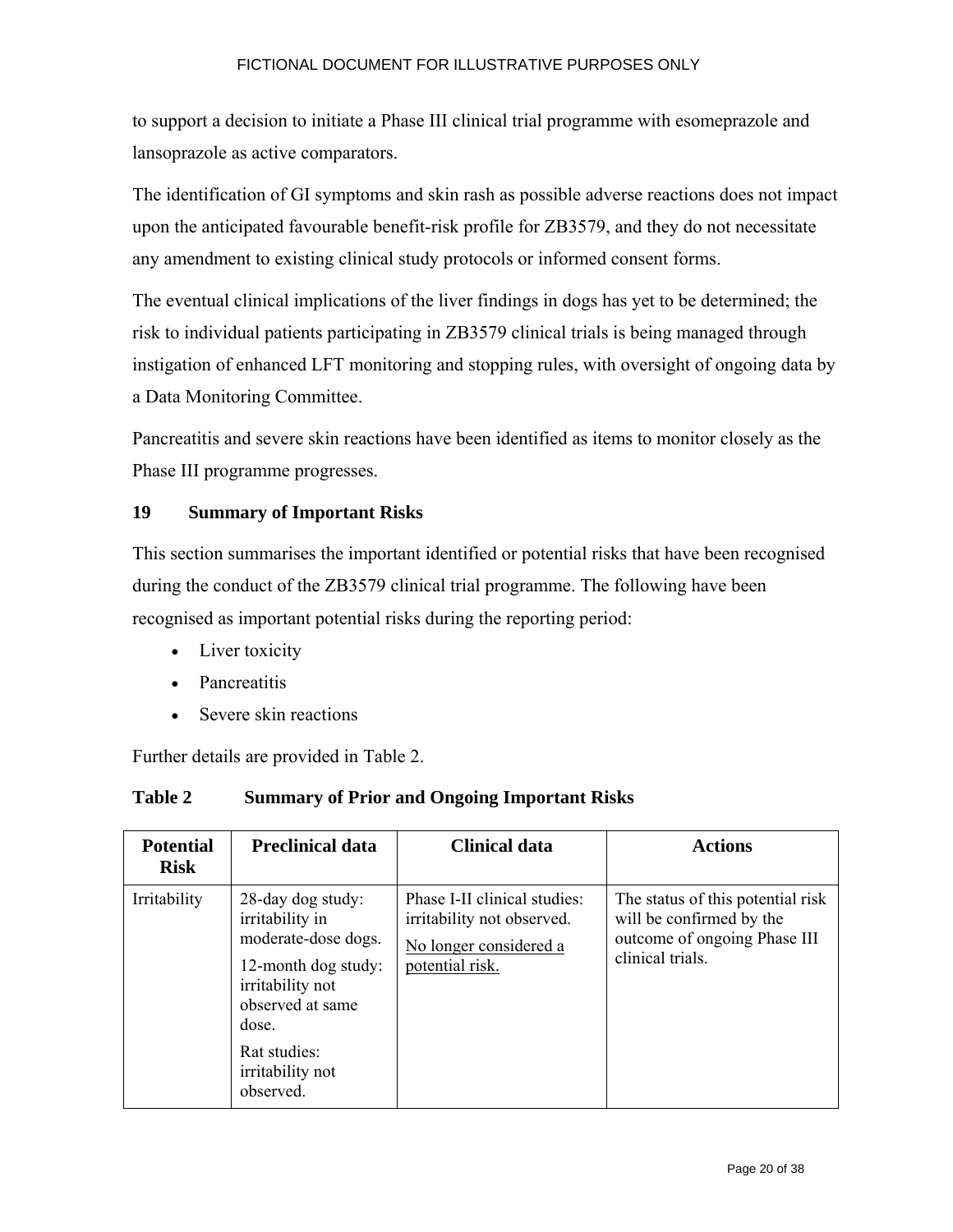| Liver<br>toxicity        | 12-month dog study:<br>ZB3579 may be<br>associated with mild<br>hepatic<br>inflammation. | Phase I-II clinical studies:<br>liver injury not evident.                                                                                                                    | The relatively short duration of<br>therapy in Phase I/II studies<br>means that longer duration<br>clinical studies are necessary<br>to place the dog findings into<br>context.<br>Phase III clinical trial<br>protocols have been amended<br>to manage potential risk of<br>liver injury to trial subjects:<br>additional exclusion<br>criteria<br>enhanced LFT monitoring<br>stopping rules<br>Data Monitoring<br>Committee established |
|--------------------------|------------------------------------------------------------------------------------------|------------------------------------------------------------------------------------------------------------------------------------------------------------------------------|-------------------------------------------------------------------------------------------------------------------------------------------------------------------------------------------------------------------------------------------------------------------------------------------------------------------------------------------------------------------------------------------------------------------------------------------|
| Pancreatitis             | No findings.                                                                             | Three case reports of<br>pancreatitis reported.<br>Causal relationship with<br>ZB3579 not determined -<br>plausible alternative<br>explanations for each case.               | This topic to be kept under<br>review as the Phase III<br>programme progresses -<br>immediate attention will be<br>given to any further case<br>reports.                                                                                                                                                                                                                                                                                  |
| Severe skin<br>reactions | No findings.                                                                             | Phase II trials indicate that<br>patients may experience<br>skin rash when<br>administered ZB3579.<br>Single case of erythema<br>multiforme reported in a<br>Phase II trial. | Phase III clinical trials are<br>being closely monitored for<br>reports of severe skin reactions<br>(e.g., erythema multiforme,<br>Stevens-Johnson syndrome,<br>toxic epidermal necrolysis),<br>with detailed follow up of any<br>affected patients.                                                                                                                                                                                      |

| <b>Identified</b><br><b>Risks</b> | <b>Preclinical data</b> | Clinical data  | <b>Actions</b> |  |  |
|-----------------------------------|-------------------------|----------------|----------------|--|--|
| None<br>identified                | Not applicable          | Not applicable | Not applicable |  |  |

# **20 Conclusions**

Headache, nausea, abdominal pain, flatulence, diarrhoea and skin rash have been identified as adverse drug reactions following a review of Phase II clinical trial data.

Liver toxicity, pancreatitis and severe skin reactions have been identified as important potential risks, to be closely monitored as the Phase III clinical programme progresses.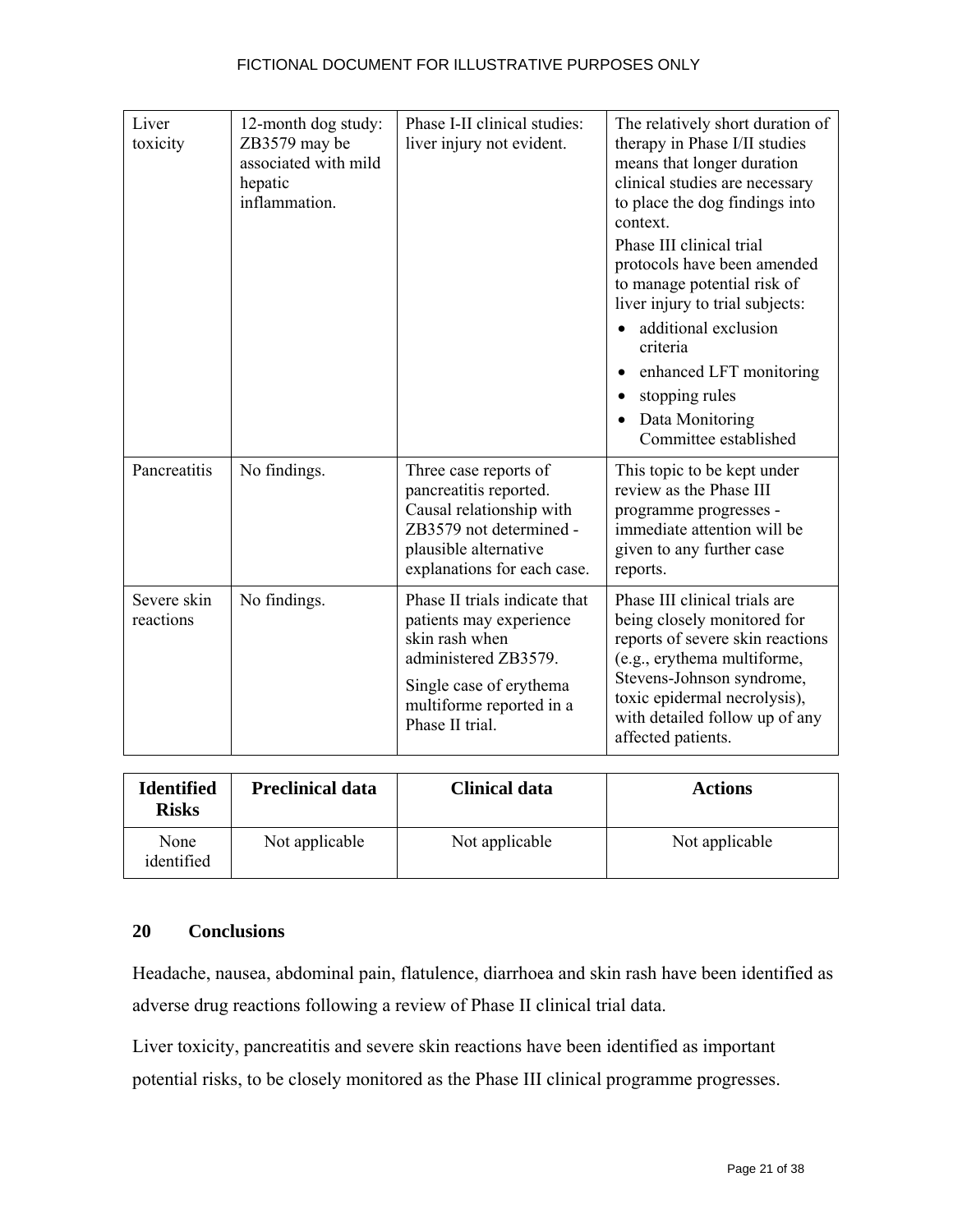Phase III trial protocols have been amended to manage any risk of liver injury to trial subjects, with additional exclusion criteria, enhanced LFT monitoring, stopping rules and Data Monitoring Committee oversight.

The potential risks identified in association with ZB3579 are justified by the anticipated benefits that may be afforded to patients with GERD.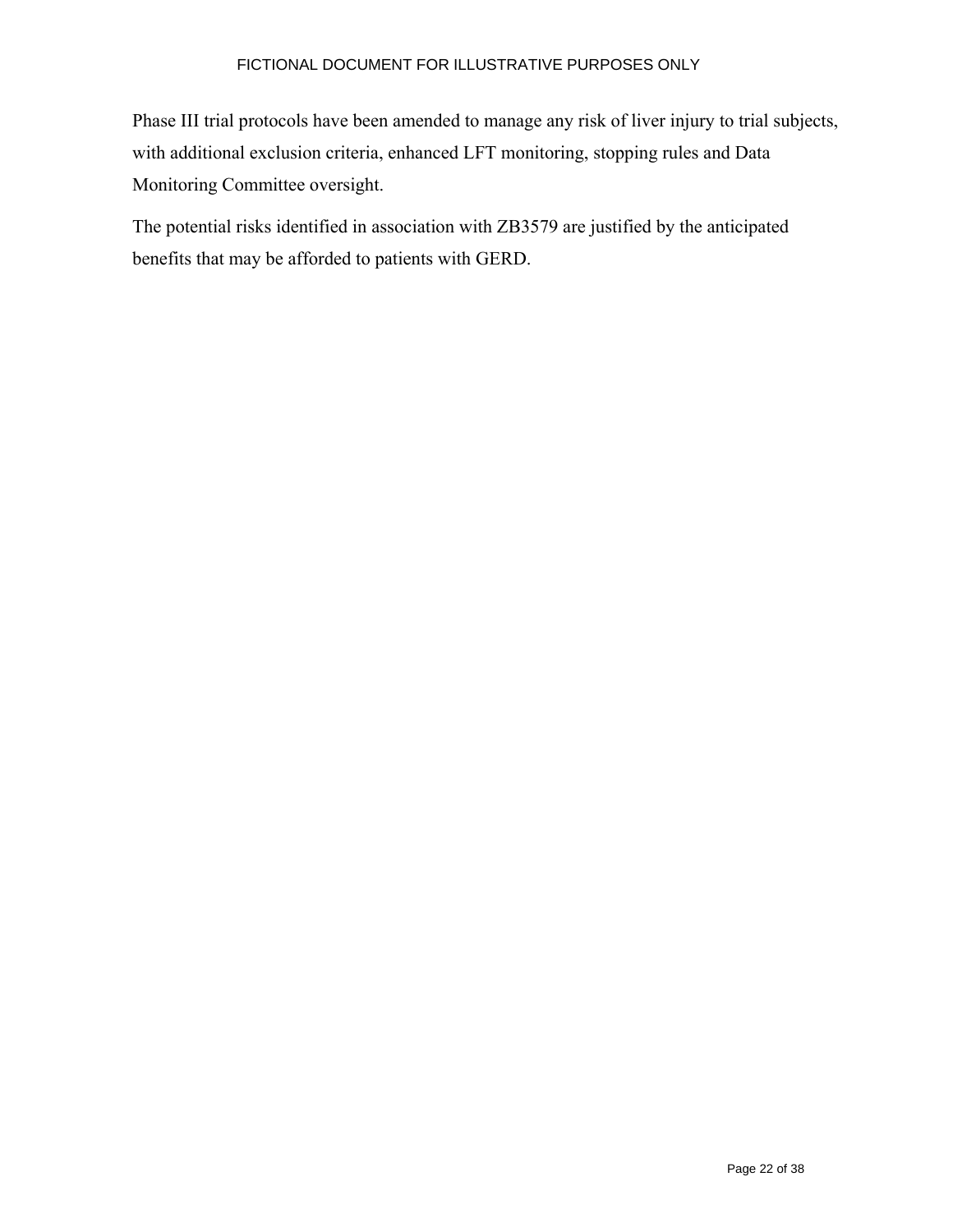# **APPENDIX 1**

# **INVESTIGATOR'S BROCHURE**

The following are attached to this DSUR:

ZB3579 IB dated 1<sup>st</sup> December 2009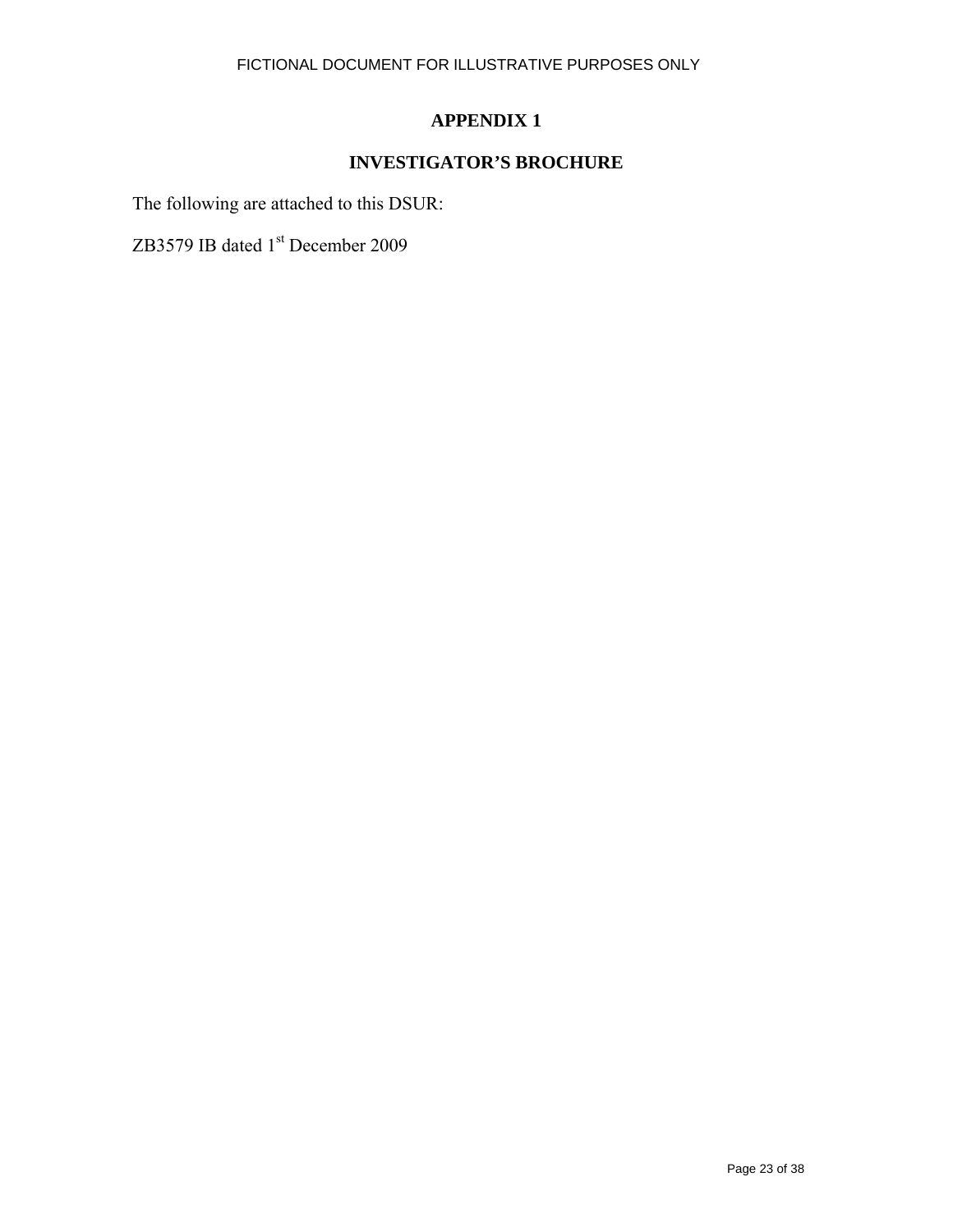#### **APPENDIX 2**

#### **CUMULATIVE TABLE OF IMPORTANT REGULATORY REQUESTS**

| <b>Date</b> | <b>Agency/country</b> | <b>Request</b>                             | <b>Status</b>          |
|-------------|-----------------------|--------------------------------------------|------------------------|
| 25-Nov-2007 | <b>FDA/USA</b>        | Holter monitoring required in              | Study completed $-$ no |
|             |                       | US Phase II clinical trial<br>(3579DD/014) | significant findings   |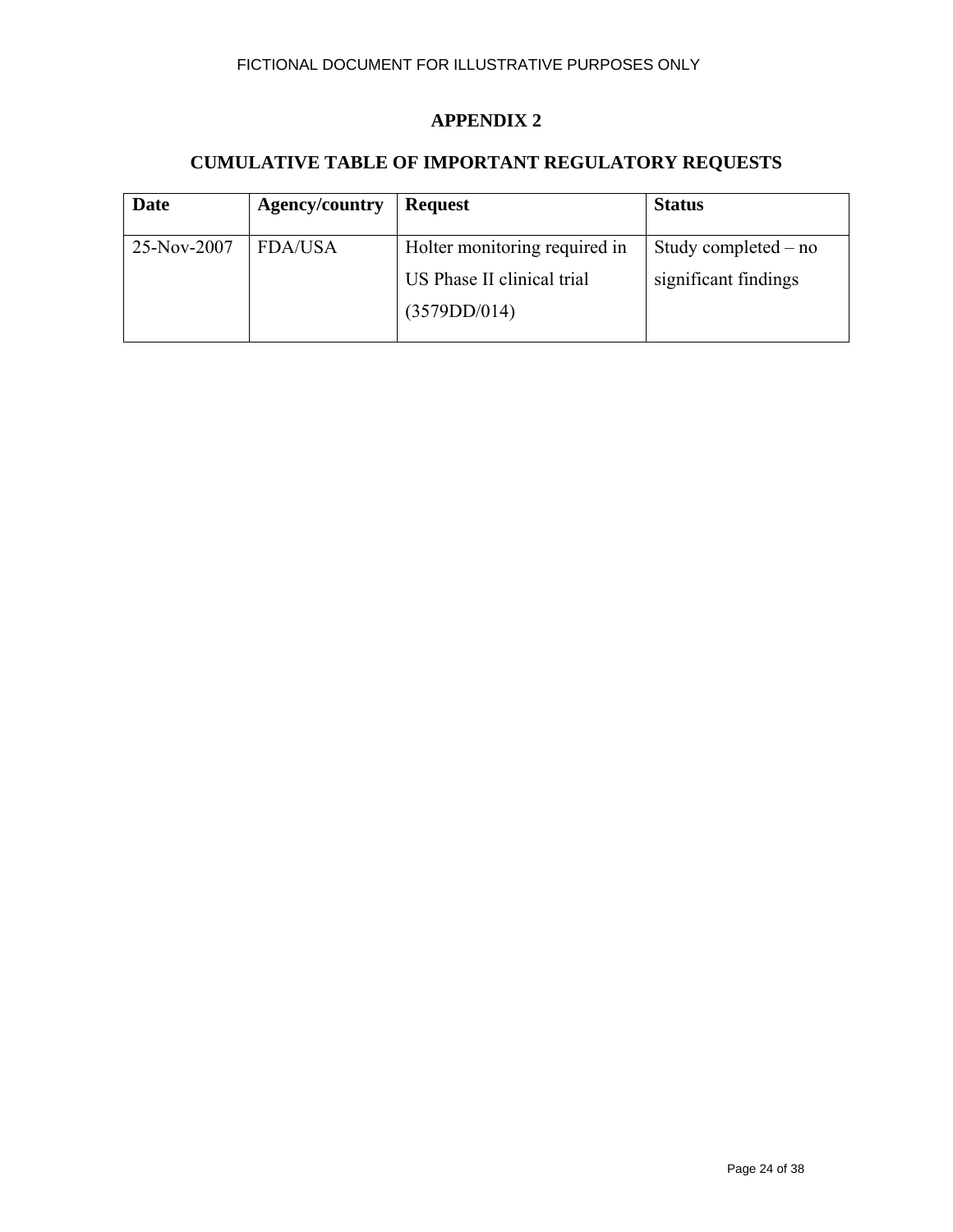#### **APPENDIX 3**

#### **STATUS OF ONGOING AND COMPLETED CLINICAL TRIALS**

#### **APPENDIX 3A ONGOING CLINICAL TRIALS**

| <b>Study ID</b> | <b>Phase</b>   | Country              | <b>Study Title</b>                                                      | <b>Study design</b>                                                         | <b>Dosing regimen</b>                                      | <b>Study population</b>                                         | FVFP*    | <b>Planned</b><br>enrolment                            | <b>Subject</b><br>exposure**                           |
|-----------------|----------------|----------------------|-------------------------------------------------------------------------|-----------------------------------------------------------------------------|------------------------------------------------------------|-----------------------------------------------------------------|----------|--------------------------------------------------------|--------------------------------------------------------|
| 3579DD/016      | III            | Europe               | Assessment of<br>safety and efficacy<br>in patients with<br><b>GERD</b> | Randomised,<br>double-blind.<br>parallel, active-<br>controlled             | ZB3579 10-20 mg<br>or esomeprazole 40<br>mg po od 12 weeks | Males/females<br>Age: 18-90<br>GERD patients                    | 2/8/09   | ZY 10 mg: 500<br>ZY 20 mg: 500<br>Esomeprazole:<br>500 | ZY 10 mg: 136<br>ZY 20 mg: 136<br>Esomeprazole:<br>136 |
| 3579DD/017      | $\mathbf{III}$ | <b>USA</b><br>Canada | Assessment of<br>safety and efficacy<br>in patients with<br><b>GERD</b> | Randomised,<br>double-blind.<br>parallel, active-<br>controlled             | ZB3579 10-20 mg<br>or esomeprazole 40<br>mg po od 12 weeks | Males/females<br>Age: 18-90<br><b>GERD</b> patients             | 3/8/09   | ZY 10 mg: 500<br>ZY 20 mg: 500<br>Esomeprazole:<br>500 | ZY 10 mg: 145<br>ZY 20 mg: 145<br>Esomeprazole:<br>145 |
| 3579DD/018      | I              | <b>UK</b>            | Renal impairment<br>study                                               | Randomised,<br>double-blind.<br>parallel                                    | ZB3579 10 mg od<br>po 7 days                               | Males/females<br>Age: 18-65<br>Renally impaired<br>patients     | 4/12/09  | ZB3579:18                                              | ZB3579: 12                                             |
| 3579DD/019      |                | <b>UK</b>            | Hepatic<br>impairment study                                             | Randomised,<br>double-blind.<br>parallel                                    | ZB3579 10 mg od<br>po 7 days                               | Males/females<br>Age: 18-65<br>Hepatically<br>impaired patients | 24/11/09 | ZB3579: 18                                             | ZB3579:8                                               |
| 3579DD/020      | III            | Europe               | Assessment of<br>safety and efficacy<br>in patients with<br><b>GERD</b> | Randomised,<br>double-blind.<br>parallel, active-<br>controlled 12<br>weeks | ZB3579 10-20 mg<br>or lansoprazole 30<br>mg po od 12 weeks | Males/females<br>Age: 18-90<br><b>GERD</b> patients             | 13/9/09  | ZY 10 mg: 500<br>ZY 20 mg: 500<br>Lansoprazole:<br>500 | ZY 10 mg: 56<br>ZY 20 mg: 56<br>Lansoprazole: 56       |
| 3579DD/021      | I              | <b>UK</b>            | Bioavailability<br>study (Phase II vs<br>III formulations)              | Randomised,<br>double-blind.<br>cross-over                                  | ZB3579 10-20 mg<br>po sd(x2)<br>formulations)              | Males<br>Age: 18-45<br>Healthy volunteers                       | 5/12/09  | ZB3579: 12                                             | ZY 10 mg: 6<br>ZY 20 mg: 6                             |

\* FVFP = first visit first patient

\*\* based upon total number of patients recruited as of 31<sup>st</sup> December 2009 and applied randomisation schemes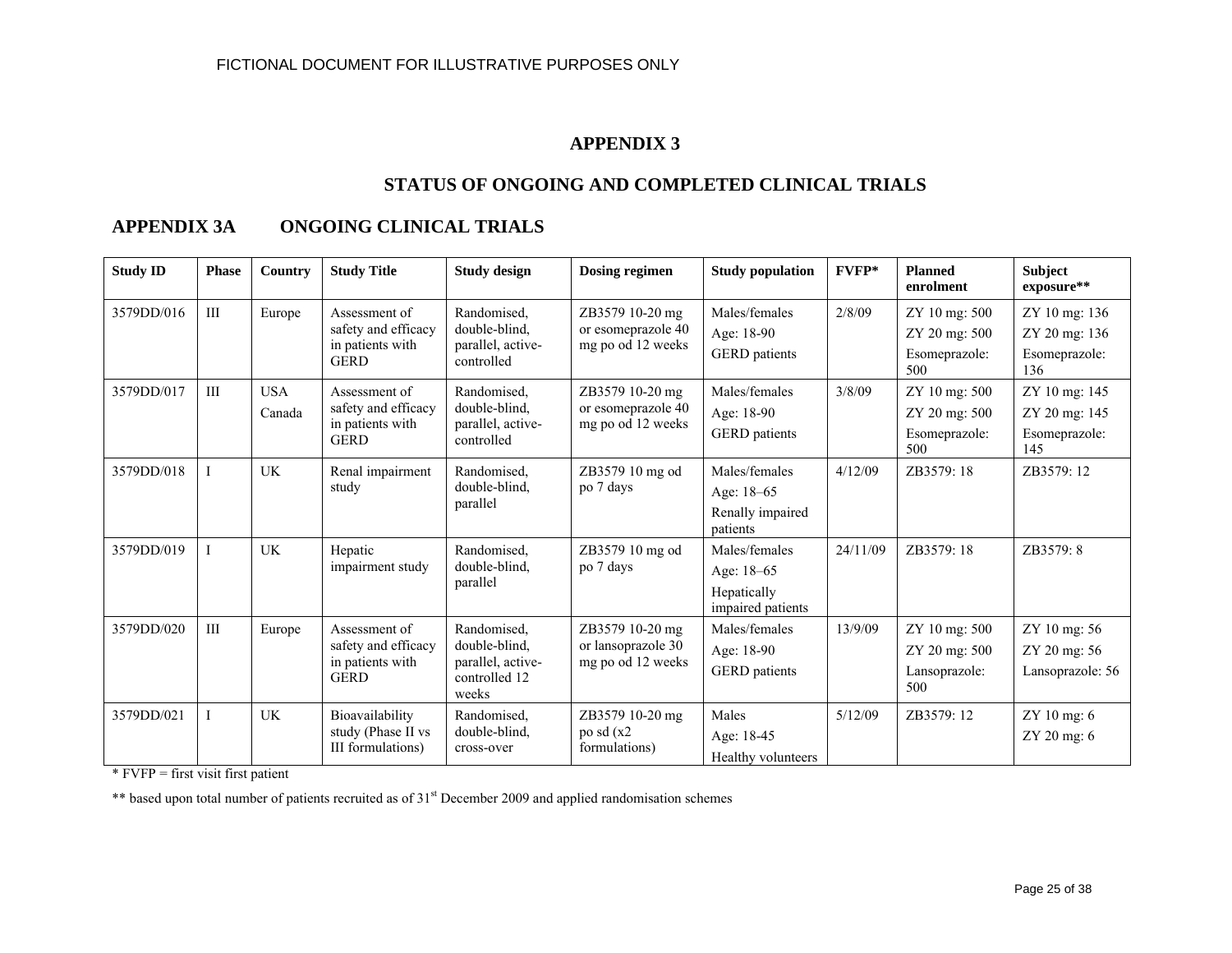#### **APPENDIX 3B CLINICAL TRIALS COMPLETED DURING THE REPORTING PERIOD**

| <b>Study ID</b> | <b>Phase</b> | <b>Country</b> | <b>Study Title</b>                                                        | <b>Study design</b>                                                      | Dosing regimen                                        | <b>Study</b><br>population                          | Subject exposure                                                                       |
|-----------------|--------------|----------------|---------------------------------------------------------------------------|--------------------------------------------------------------------------|-------------------------------------------------------|-----------------------------------------------------|----------------------------------------------------------------------------------------|
| 3579DD/013      | $\mathbf{I}$ | Europe         | Dose-response study<br>of safety and<br>efficacy in patients<br>with GERD | Randomised, double-<br>blind, parallel, active-<br>controlled<br>6 weeks | ZB3579: 5-40 mg po od<br>Esomeprazole: 40 mg<br>po od | Males/females<br>Age: 18-90<br><b>GERD</b> patients | ZY 5 mg: 224<br>ZY 10 mg: 236<br>ZY 20 mg: 228<br>ZY 40 mg: 219<br>Esomeprazole: 225   |
| 3579DD/014      | $\rm{II}$    | USA.<br>Canada | Dose-response study<br>of safety and<br>efficacy in patients<br>with GERD | Randomised, double-<br>blind, parallel, active-<br>controlled<br>6 weeks | ZB3579: 5-40 mg po od<br>Esomeprazole: 40 mg<br>po od | Males/females<br>Age: 18-90<br><b>GERD</b> patients | $ZY 5$ mg: 186<br>ZY 10 mg: 192<br>ZY 20 mg: 182<br>ZY 40 mg: 198<br>Esomeprazole: 184 |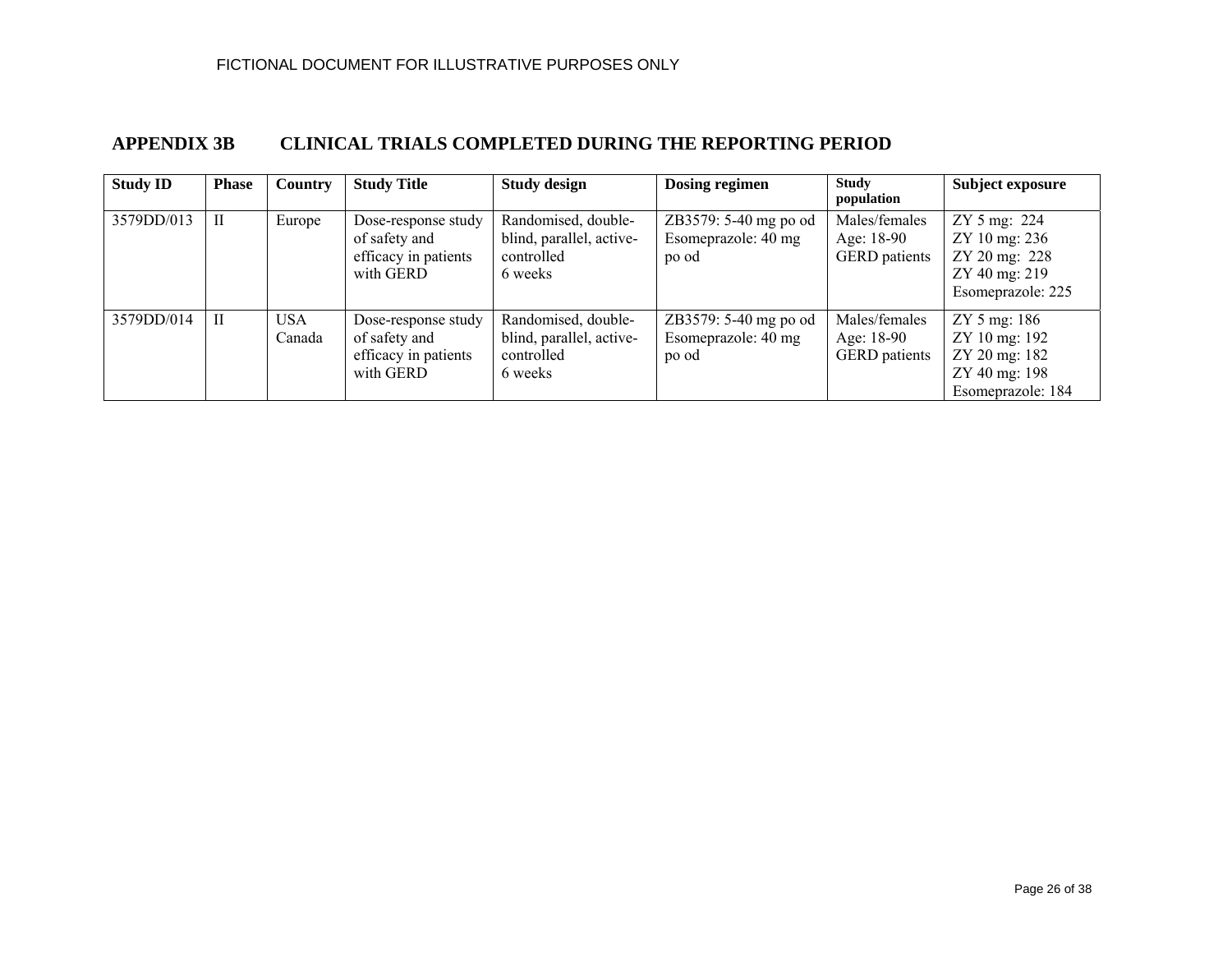#### **APPENDIX 4**

#### **CUMULATIVE SUMMARY TABULATIONS OF DEMOGRAPHIC DATA**

# **Table 1 Estimated Cumulative Subject Exposure to ZB3579 in all Clinical Studies by Age and Sex\***

|            | <b>Number of Subjects</b> |               |              |  |  |  |  |
|------------|---------------------------|---------------|--------------|--|--|--|--|
| Age $(yr)$ | <b>Male</b>               | <b>Female</b> | <b>Total</b> |  |  |  |  |
| < 18       | $_{0}$                    | $\theta$      | $\theta$     |  |  |  |  |
| $18 - 65$  | 1075                      | 771           | 1846         |  |  |  |  |
| $66 - 75$  | 169                       | 211           | 380          |  |  |  |  |
| $>75$      | 6                         | 12            | 18           |  |  |  |  |
| Total      | 1250                      | 994           | 2244         |  |  |  |  |

\* data from completed studies as of 31st December 2009

# **Table 2 Estimated Cumulative Subject Exposure to ZB3579 in all Clinical Studies by Racial Group\***

| <b>Racial group</b> | <b>Number of Subjects</b> |
|---------------------|---------------------------|
| Caucasian           | 1779                      |
| <b>Black</b>        | 392                       |
| Asian               | 59                        |
| Other               | 14                        |
| Unknown             | 0                         |
| Total               | 2244                      |

\* data from completed studies as of 31st December 2009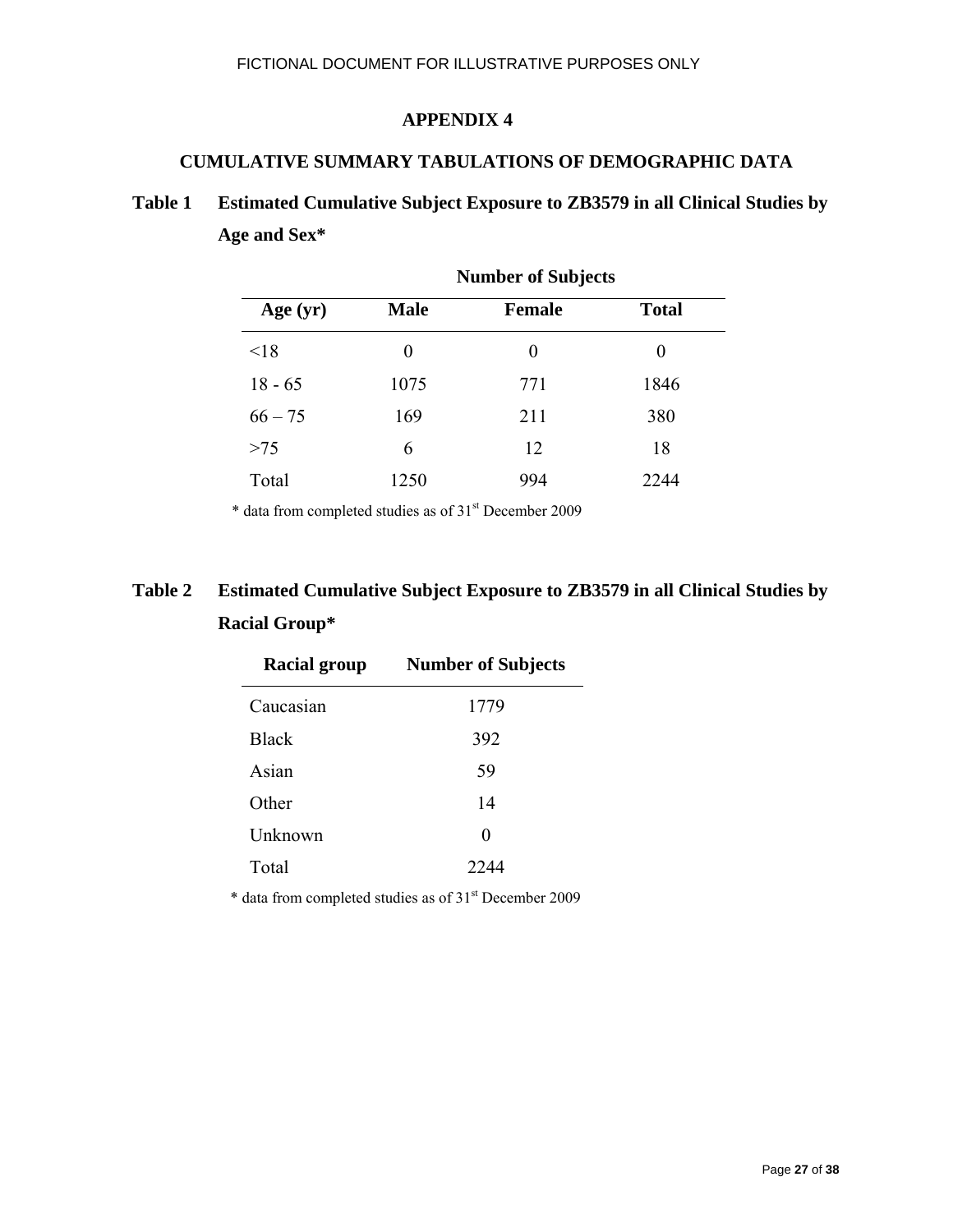#### **APPENDIX 5 LINE LISTING OF SERIOUS ADVERSE REACTIONS**

#### **SOC: Immune System Disorders**

| <b>Trial number</b><br>[EudraCT $\#^1$ ] | Case ID/<br>Subject $\#^2$ | Country<br>Gender<br>Age | Serious $\rm{ADR}(s)$                                        | Outcome <sup>3</sup> | Date of Onset <sup>4</sup><br>Time to Onset <sup>4</sup> | <b>Suspect</b><br>Drug | Daily dose<br>Route<br><b>Formulation</b> | Dates of treatment<br><b>Treatment duration</b> | <b>Comments</b>                                                                                                                                                                                                                                       |
|------------------------------------------|----------------------------|--------------------------|--------------------------------------------------------------|----------------------|----------------------------------------------------------|------------------------|-------------------------------------------|-------------------------------------------------|-------------------------------------------------------------------------------------------------------------------------------------------------------------------------------------------------------------------------------------------------------|
| 3579DD/013<br>$[2007 - 001234 -$<br>56]  | 2009UK01234<br>013/012/005 | UK<br>F 56y              | <b>Allergic</b><br>reaction<br>Rash<br>Oedema<br>Hypotension | Resolved             | 15-Mar-09<br>14d                                         | ZB3579                 | $20 \text{ mg}$<br>po<br>tablet           | 02-Mar-09 - 15-Mar-09<br>14d                    | Hospitalised. Diagnosis of drug<br>allergy. Time to onset 2 wks from<br>first dose of ZB3579 and 3d from<br>first dose of amoxicillin (chest)<br>infection).<br>Investigator considers the event<br>possibly related to ZB3579<br>and/or amoxicillin. |

#### **SOC: Metabolism and Nutrition**

| <b>Trial number</b><br>[EudraCT $\#^1$ ] | Case ID/<br>Subject $\#^2$ | Country<br>Gender<br>Age | Serious $\rm{ADR}(s)$ | Outcome <sup>3</sup> | Date of Onset <sup>4</sup><br>Time to Onset <sup>4</sup> | <b>Suspect</b><br>Drug | Daily dose<br>Route<br>Formulation | Dates of treatment<br><b>Treatment duration</b> | <b>Comments</b>                                                                                                                                                                                                    |
|------------------------------------------|----------------------------|--------------------------|-----------------------|----------------------|----------------------------------------------------------|------------------------|------------------------------------|-------------------------------------------------|--------------------------------------------------------------------------------------------------------------------------------------------------------------------------------------------------------------------|
| 3579DD/014<br>$\lceil n/a \rceil$        | 2009US04321<br>014/010/003 | <b>USA</b><br>F 78y      | Hyponatraemia         | Resolved             | 26-Feb-09<br>24d                                         | ZB3579                 | $10 \text{ mg}$<br>po<br>tablet    | 2-Feb-09-26-Feb-09<br>24d                       | Hospitalised. History of<br>hypercholesterolaemia,<br>hyperuricaemia and diabetes.<br>Multiple concomitant<br>medications.<br>Investigator considers ZB3579<br>and Altizide/Spironolactone as<br>co-suspect drugs. |
| etc                                      | etc                        | etc                      | etc                   | etc                  | etc                                                      | etc                    | etc                                | etc                                             | etc                                                                                                                                                                                                                |

1EudraCT number – if applicable

- 2Subject number: study/centre/patient
- 3Case level (e.g., resolved, fatal, improved, sequelae, unknown)
- 4'Primary' serious ADR only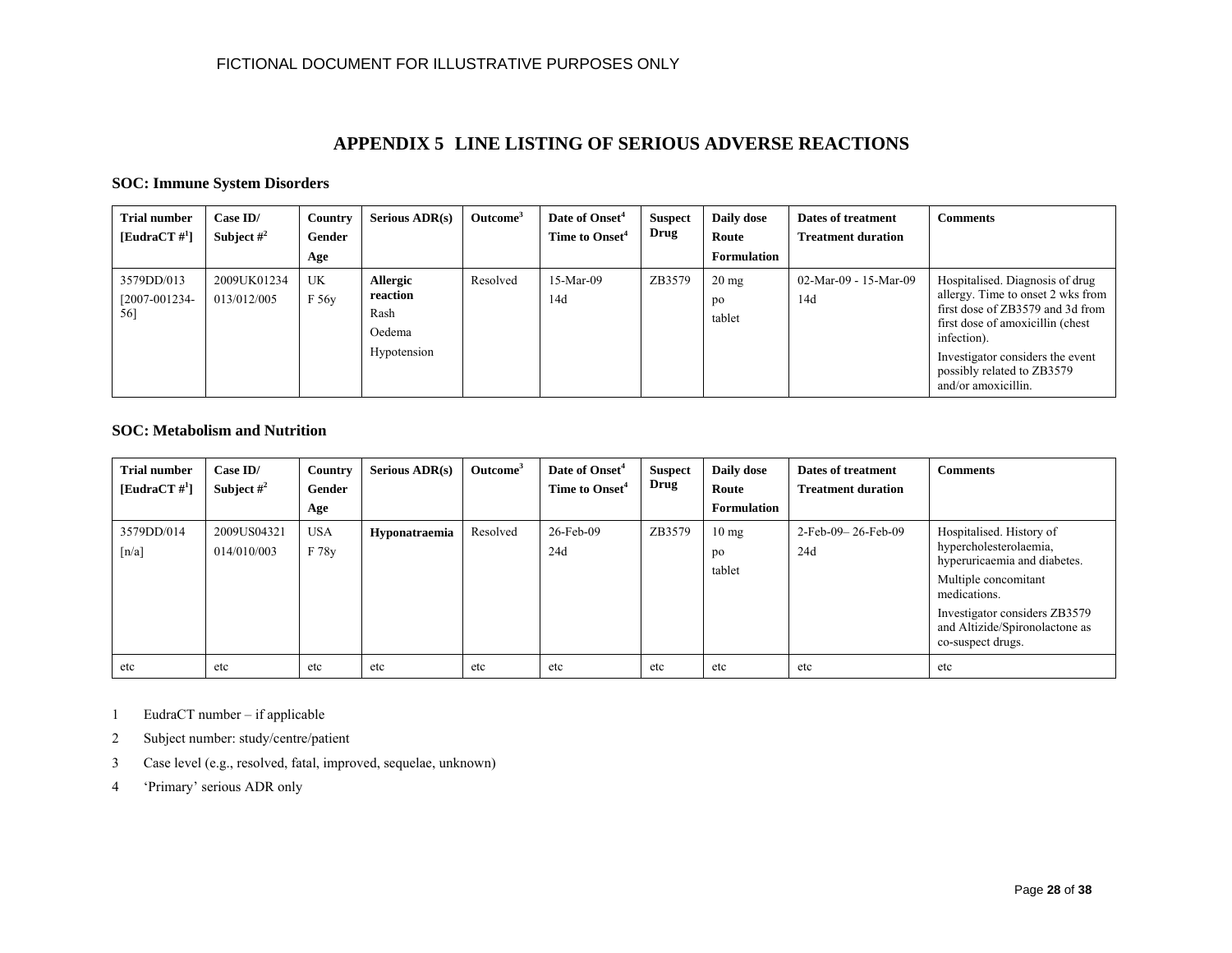# **APPENDIX 6**

# **CUMULATIVE SUMMARY TABULATION OF SERIOUS ADVERSE EVENTS**

| <b>System Organ Class</b>                   | Total up to 31-Dec-09 |                |                      |          |
|---------------------------------------------|-----------------------|----------------|----------------------|----------|
| Preferred term                              | ZB3579                | <b>Blinded</b> | Active<br>Comparator | Placebo  |
| <b>Blood and lymphatic system disorders</b> |                       |                |                      |          |
| Thrombocytopenia                            | $\theta$              | $\overline{2}$ | 1                    | $\theta$ |
| Leukopenia                                  | 1                     | $\theta$       | 1                    | $\theta$ |
| Cardiac disorders                           |                       |                |                      |          |
| Angina pectoris                             | $\theta$              | 1              | $\theta$             | $\theta$ |
| Myocardial infarction                       | 1                     | $\theta$       | 1                    | $\Omega$ |
| Ventricular tachycardia                     | $\theta$              | 1              | $\theta$             | $\theta$ |
| <b>Gastrointestinal disorders</b>           |                       |                |                      |          |
| Abdominal pain                              | 3                     | $\overline{2}$ | $\overline{2}$       | $\theta$ |
| Pancreatitis                                | 2                     | 1              | $\theta$             | $\theta$ |
| etc                                         | etc                   | etc            | etc                  | etc      |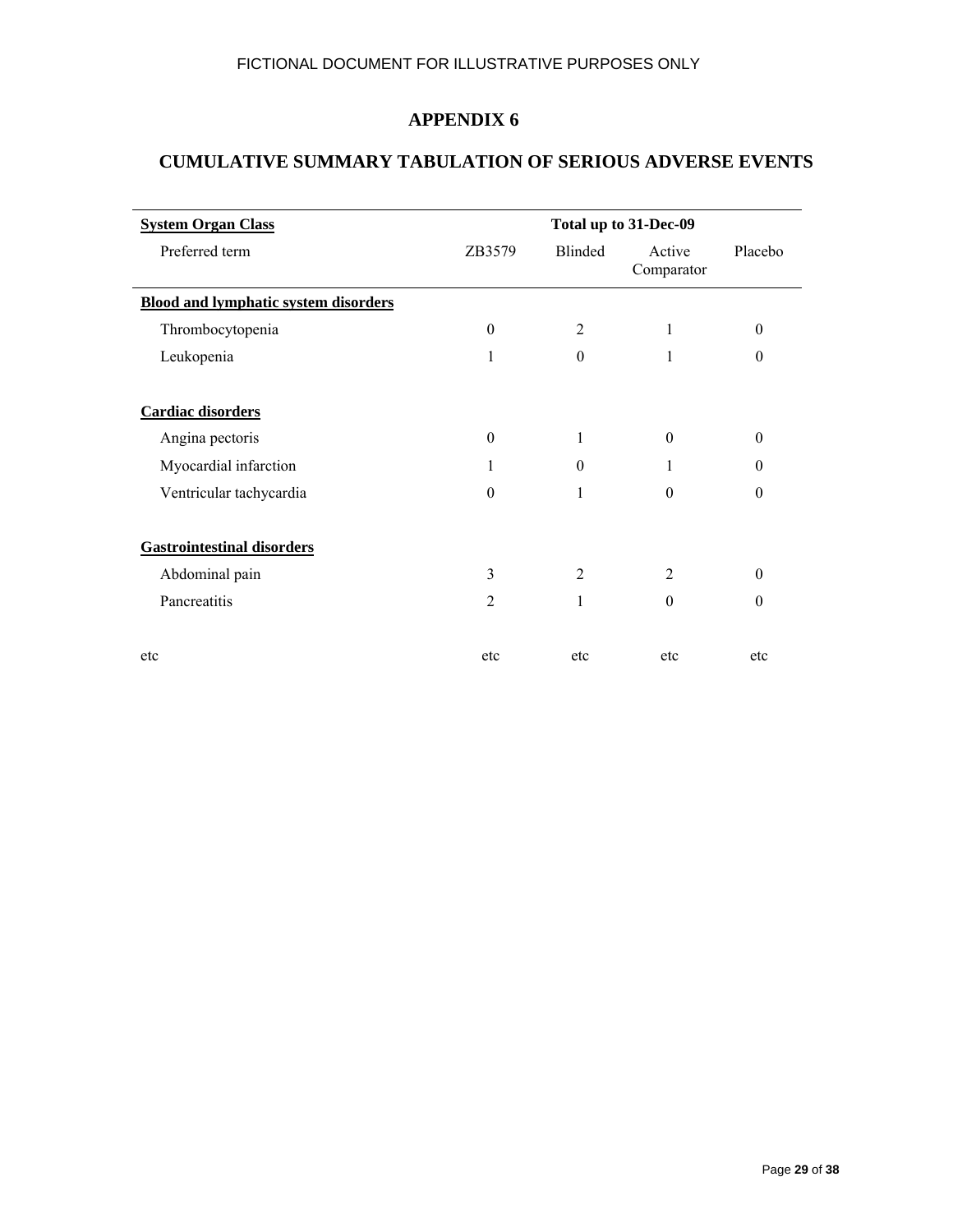# **APPENDIX 7**

# **SCIENTIFIC ABSTRACTS**

No presentations relevant to ZB3579 were made during the period under review.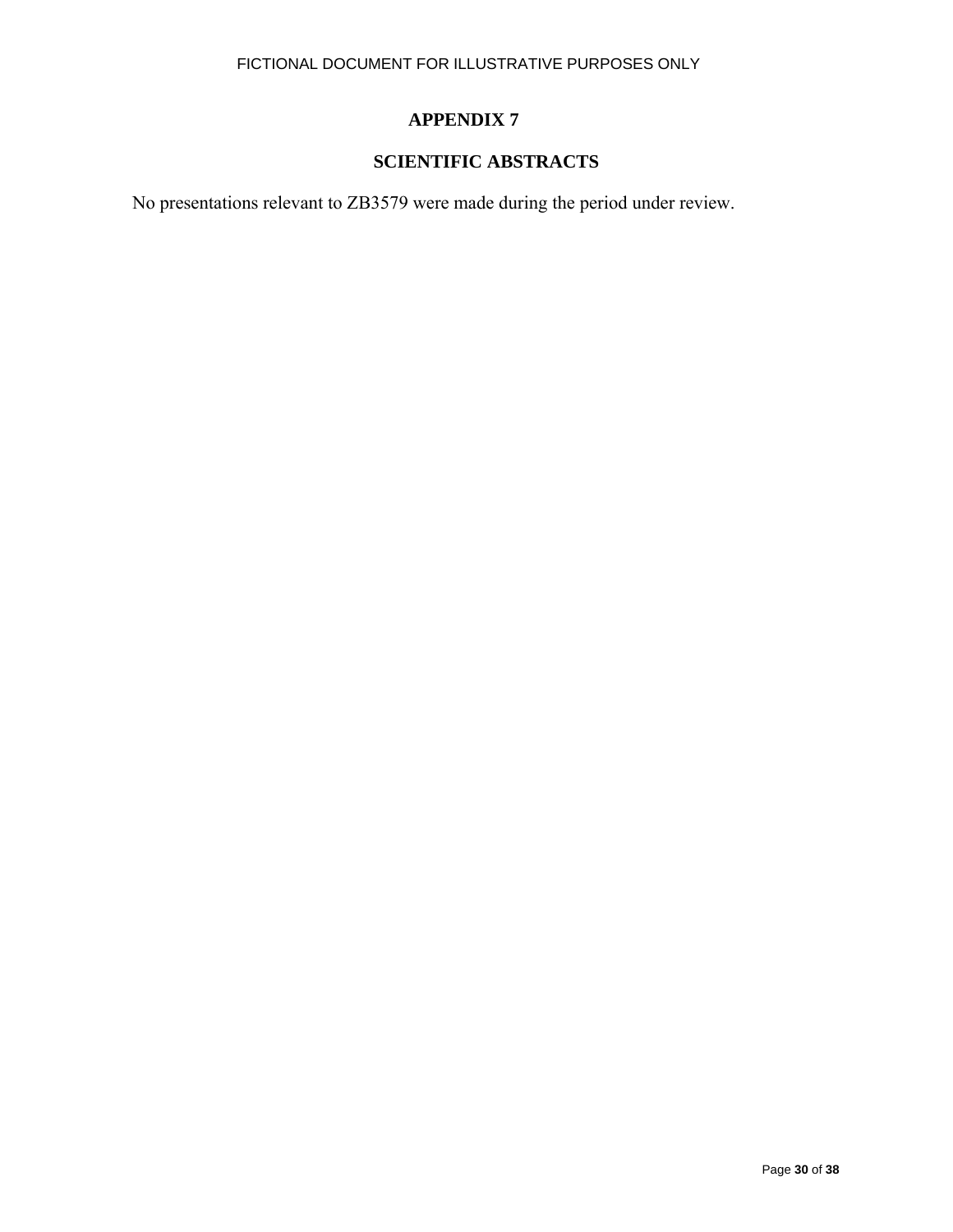# **CUMULATIVE SUMMARY TABULATION OF SERIOUS ADVERSE REACTIONS**

| <b>System Organ Class</b>                   | Total up to 31-Dec-09 |                |                      |          |
|---------------------------------------------|-----------------------|----------------|----------------------|----------|
| Preferred term                              | ZB3579                | <b>Blinded</b> | Active<br>Comparator | Placebo  |
| <b>Blood and lymphatic system disorders</b> |                       |                |                      |          |
| Thrombocytopenia*                           | $\mathbf{0}$          | 1              | 1                    | $\theta$ |
|                                             |                       |                |                      |          |
| <b>Gastrointestinal disorders</b>           |                       |                |                      |          |
| Abdominal pain*                             |                       | 2              | 1                    | $\theta$ |
| Pancreatitis*                               |                       | $\theta$       | $\theta$             | $\theta$ |
|                                             |                       |                |                      |          |
| etc                                         | etc                   | etc            | etc                  | etc      |

denotes unexpected term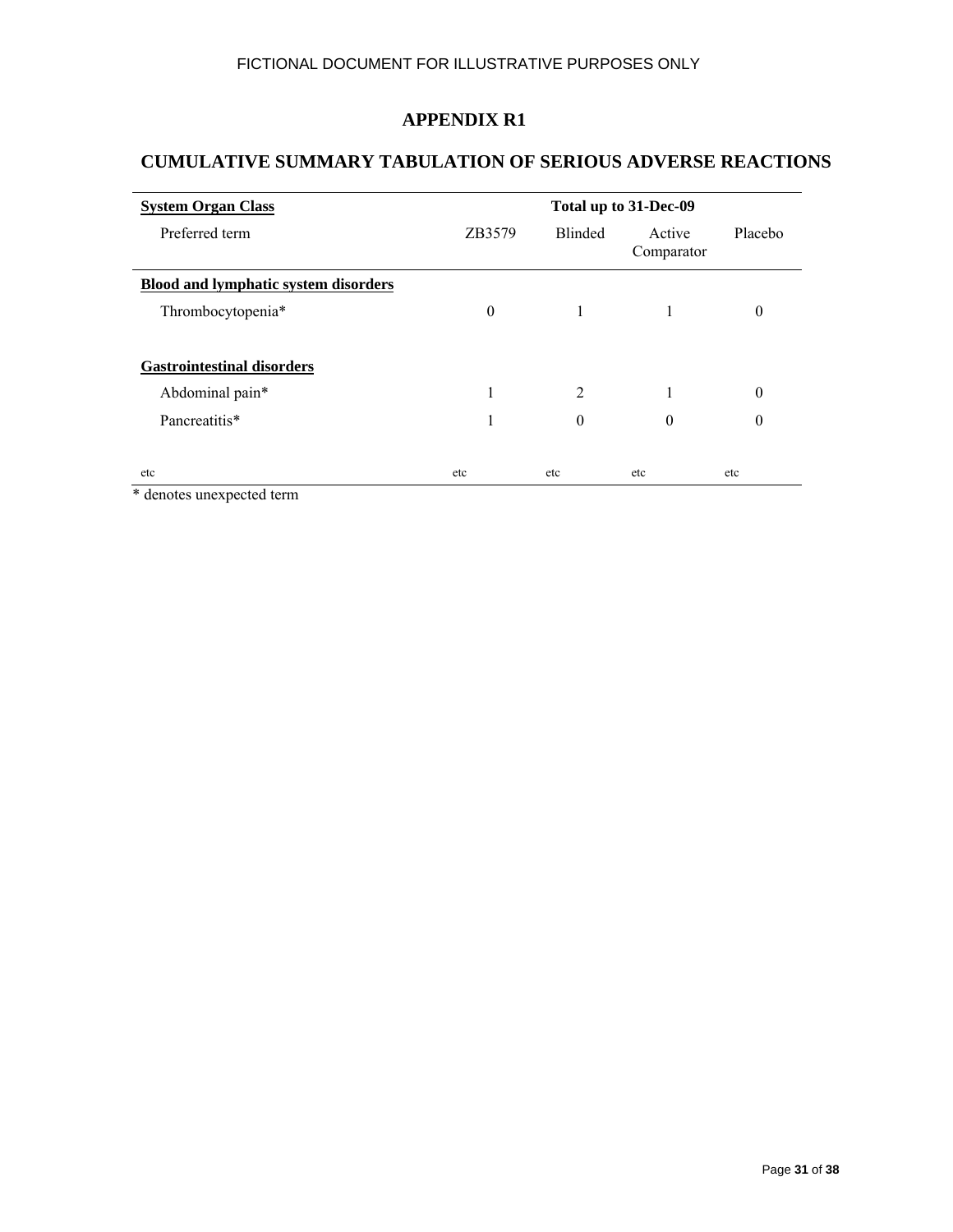#### **LIST OF SUBJECTS WHO DIED DURING THE REPORTING PERIOD**

| <b>Trial number</b><br>[EudraCT $\#^1$ ] | Case ID/<br>Subject $\#^2$ | <b>Country</b><br>Gender<br>Age | <b>Cause of</b><br>Death             | Date of Onset <sup>3</sup><br>Time to Onset <sup>3</sup> | <b>Suspect</b><br>Drug | Daily dose<br>Route<br>Formulation | Dates of treatment<br><b>Treatment duration</b> | <b>Comments</b>                                                                                                                                                                                                                          |
|------------------------------------------|----------------------------|---------------------------------|--------------------------------------|----------------------------------------------------------|------------------------|------------------------------------|-------------------------------------------------|------------------------------------------------------------------------------------------------------------------------------------------------------------------------------------------------------------------------------------------|
| 3579DD/013<br>$[2007 - 001234 -$<br>56]  | 2009UK01256<br>013/034/019 | UK<br>M 57y                     | Myocardial<br>infarction             | 18-Mar-09<br>5 weeks                                     | ZB3579                 | $20 \text{ mg po}$                 | $11-Feb-09 - 18-Mar-09$<br>5 weeks              | Collapsed while shopping. History of type 2 diabetes,<br>hyperlipidaemia, coronary heart disease. Investigator<br>considers the event unrelated to study therapy.                                                                        |
| 3579DD/015<br>$\lceil n/a \rceil$        | 2009US02345<br>015/011/001 | <b>USA</b><br>F 62v             | Septicaemia<br>Multiorgan<br>failure | $1-Oct-09$<br>4 weeks                                    | Blinded                | Blinded                            | $3-Sep-09 - 14-Oct-09$<br>6 weeks               | Breast cancer diagnosed 12 Sept 09. Septicaemia and<br>multiorgan failure followed post-operative wound<br>infection (radical mastectomy). BMI 35 kg/m <sup>2</sup> .<br>Investigator considers the event unrelated to study<br>therapy. |

1 EudraCT number – if applicable

2 Subject number: study/centre/patient

3 'Primary' serious ADR only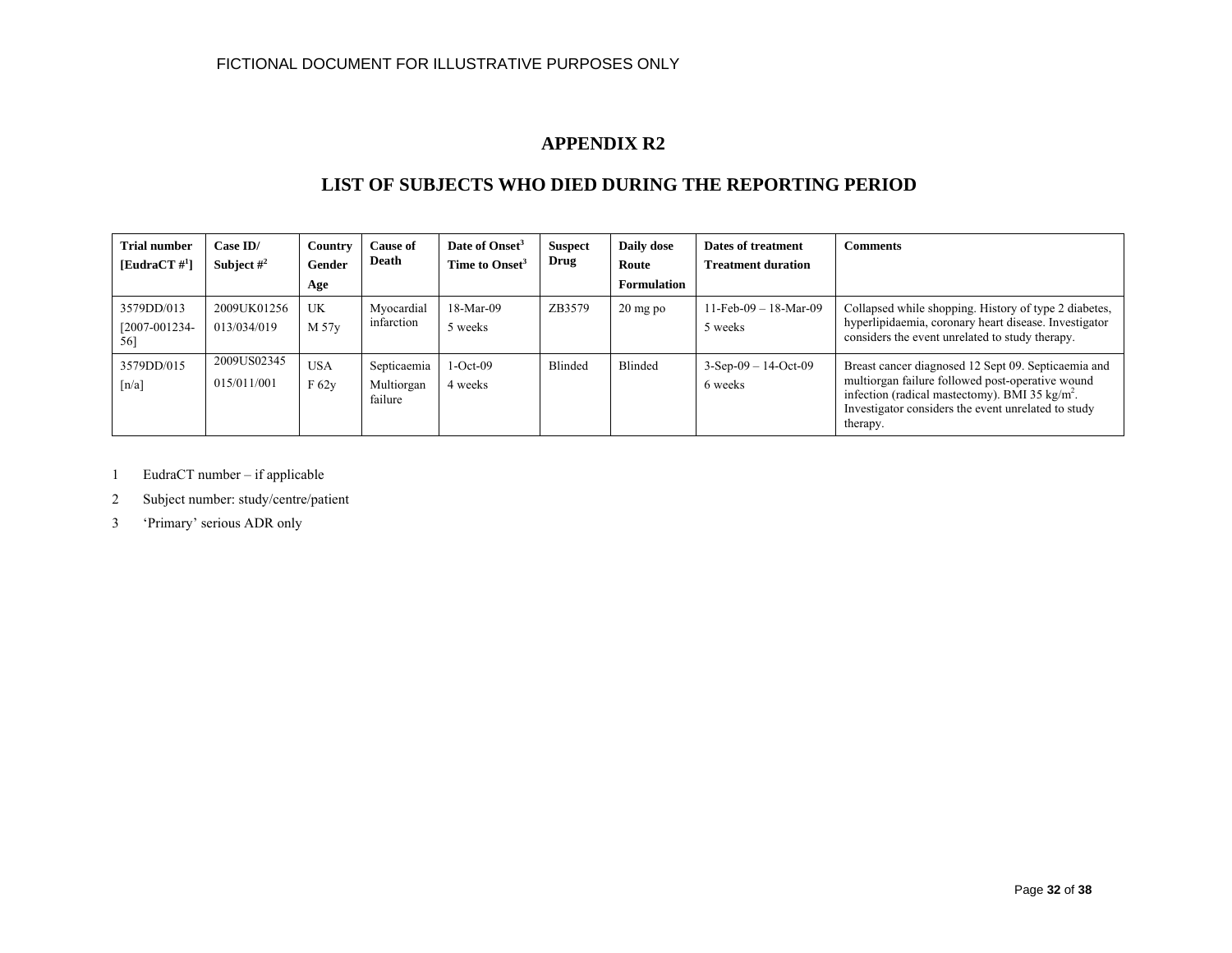# **LIST OF SUBJECTS WHO DROPPED OUT OF STUDIES DURING THE REPORTING PERIOD**

Sixty eight patients dropped out in association with adverse events during the reporting period. Of these, 55 patients were administered ZB3579 (5 at 5 mg, 9 at 10 mg, 11 at 20 mg and 30 at 40 mg) and 13 patients received esomeprazole. Eighteen patients were withdrawn due to serious adverse events; twelve patients received ZB3579, five received esomeprazole and one received lansoprazole.

The most common adverse events leading to withdrawal were non-serious in nature, most often gastrointestinal symptoms, headache or skin rash.

Details of the adverse events leading to withdrawal during the period under review are presented in the table below, with the SAEs highlighted in bold.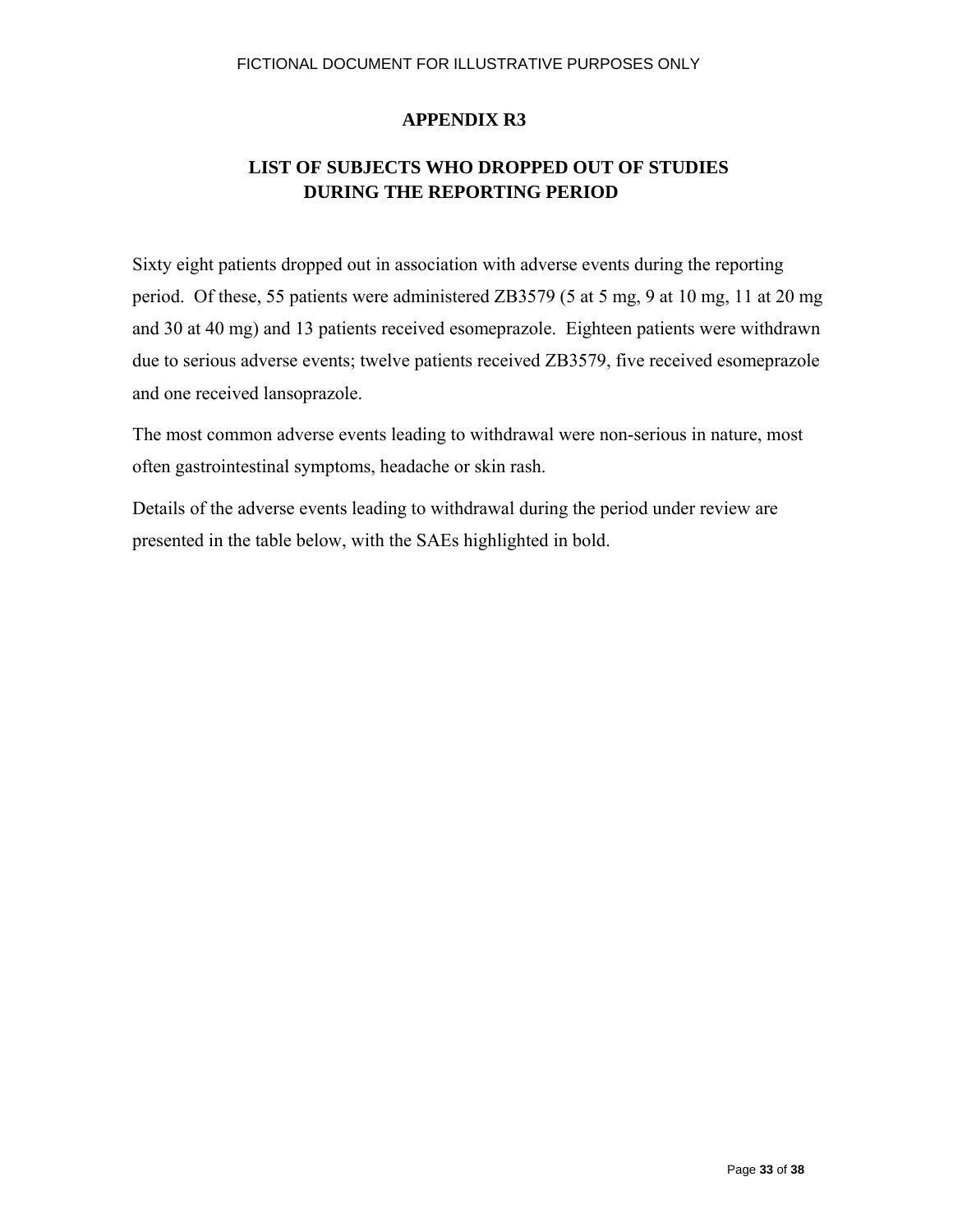# **TABLE R3**

#### **SUBJECTS WHO DROPPED OUT OF STUDIES DURING THE REPORTING PERIOD**

#### **SOC: Immune system disorders**

| <b>Trial number</b><br>[EudraCT $\#^1$ ] | Case ID/<br>Subject $#^2$  | Country<br>Gender<br>Age | <b>Adverse Event(s)</b>                                   | <b>Study</b><br>Drug | Comments                                                                                                                                                                                                                                    |
|------------------------------------------|----------------------------|--------------------------|-----------------------------------------------------------|----------------------|---------------------------------------------------------------------------------------------------------------------------------------------------------------------------------------------------------------------------------------------|
| 3579DD/013<br>$[2007-001234-56]$         | 2009UK01234<br>013/012/005 | UK<br>F 56y              | <b>Allergic reaction</b><br>Rash<br>Oedema<br>Hypotension | ZB3579               | Hospitalised. Diagnosis of drug allergy. Time to onset 2 wks<br>from first dose of ZB3579 and 3d from first dose of amoxicillin<br>(chest infection).<br>Investigator considers the event possibly related to ZB3579<br>and/or amoxicillin. |

#### **SOC: Gastrointestinal disorders**

| <b>Trial number</b><br>[EudraCT $\sharp^1$ ] | Case ID/<br>Subject $\#^2$ | Country<br>Gender<br>Age | <b>Adverse Event(s)</b> | <b>Study</b><br>Drug | <b>Comments</b>                                                                                                                                                                                                                                                |
|----------------------------------------------|----------------------------|--------------------------|-------------------------|----------------------|----------------------------------------------------------------------------------------------------------------------------------------------------------------------------------------------------------------------------------------------------------------|
| 3579DD/013<br>$[2007 - 001234 - 56]$         | 2009FR00154<br>013/002/023 | France<br>F 52y          | <b>Pancreatitis</b>     | ZB3579               | Possible alcohol abuse during preceding week.<br>Medical history includes hyperlipidaemia and Type 2 diabetes.<br>Concomitant medications include simvastatin and metformin.<br>Investigator considers the event possibly related to ZB3579 or<br>simvastatin. |
| etc                                          | etc                        | etc                      | etc                     | etc                  | etc                                                                                                                                                                                                                                                            |

1 EudraCT number – if applicable

2 Subject number: study/centre/patient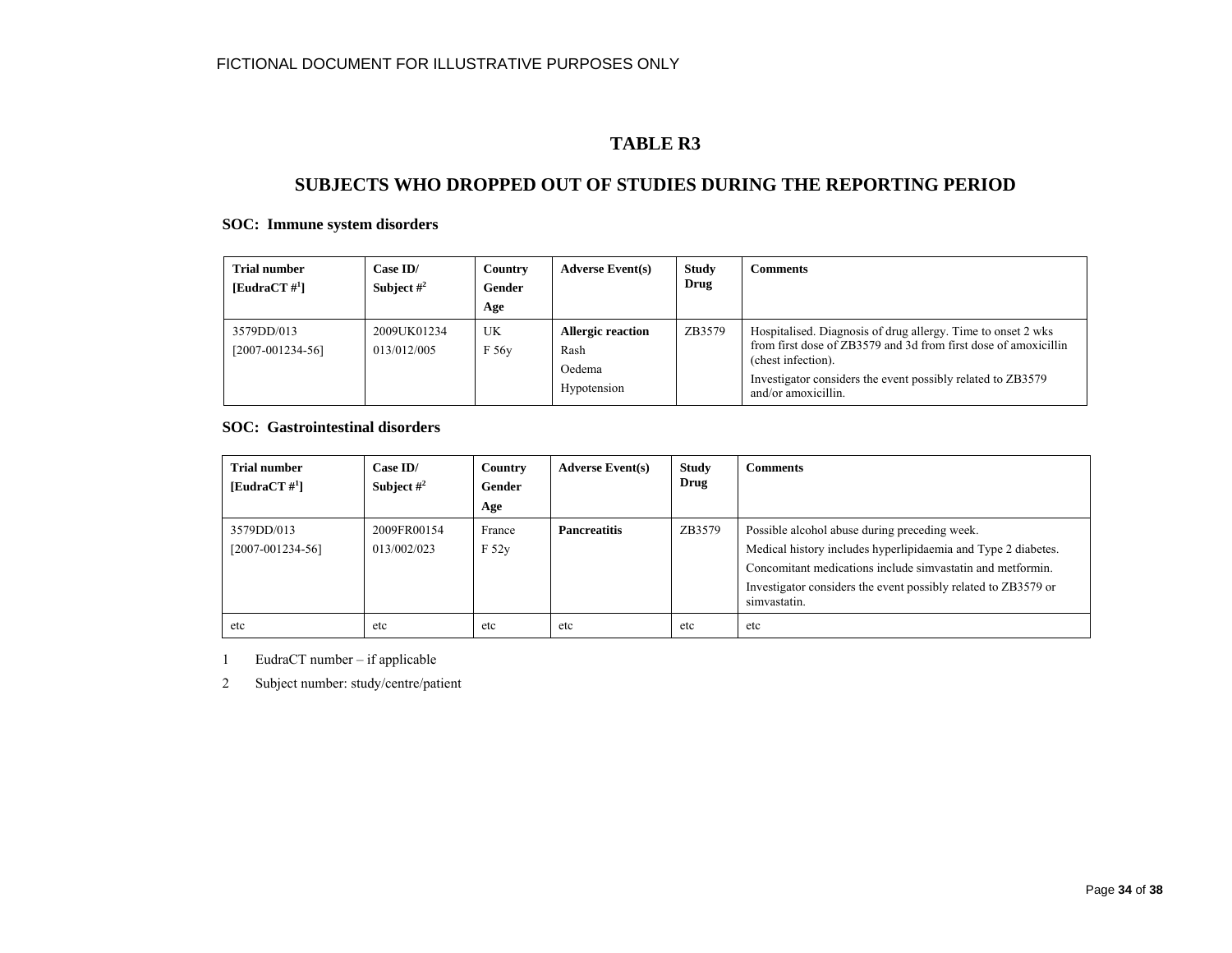# **SIGNIFICANT PHASE I PROTOCOL MODIFICATIONS WITH RESPECT TO A US IND**

There were no modifications to Phase I protocols relating to a US IND during the reporting period.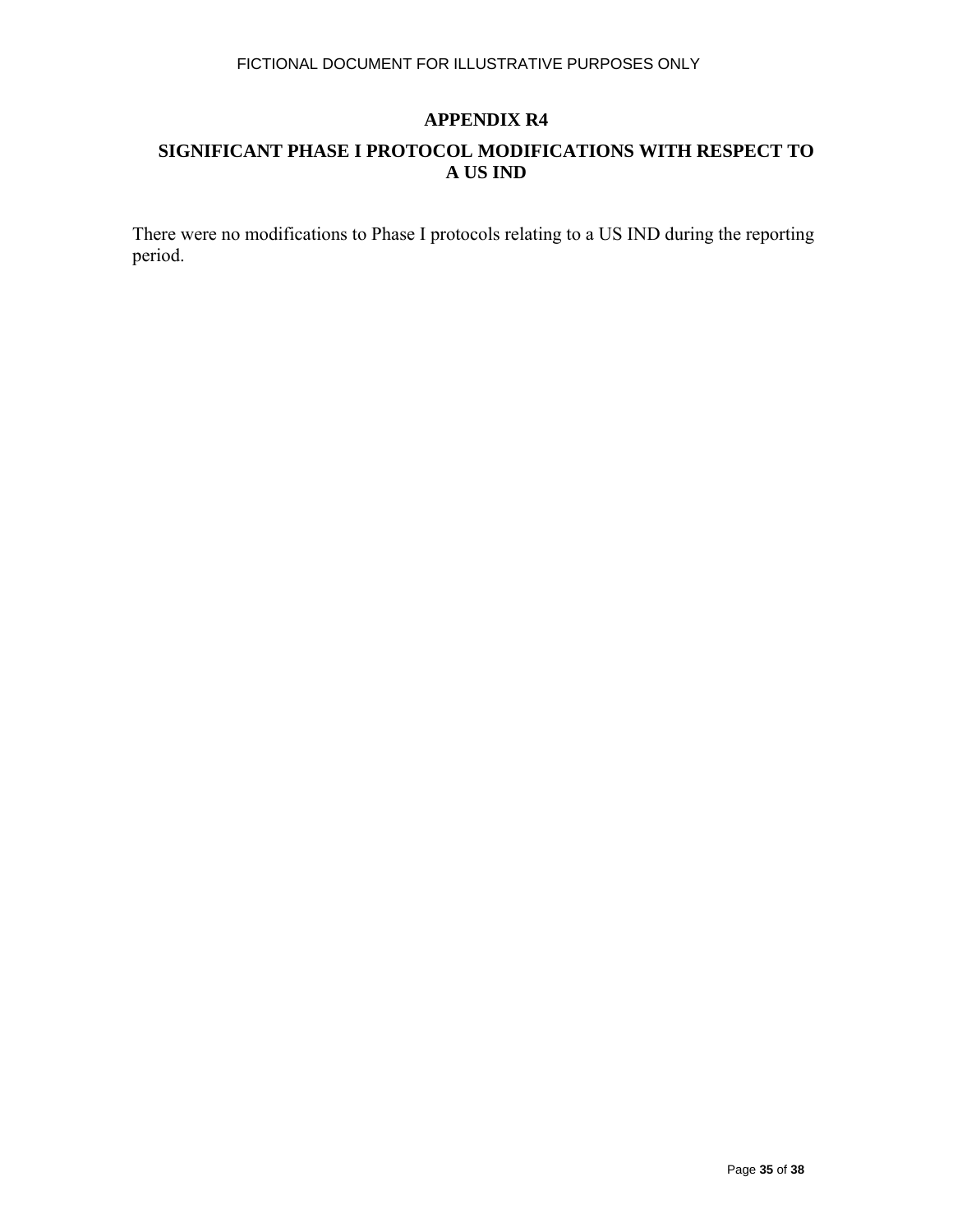# **APPENDIX R5 SIGNIFICANT MANUFACTURING CHANGES**

The manufacturing process was 'scaled up' during 2009 so that ZB3579 could be produced in sufficient quantities for the Phase III clinical trial programme. As part of this change, it was necessary to add metacrylic acid co-polymer as an excipient in order to facilitate production of material in the bulk necessary for large-scale clinical trials, and the anticipated market launch.

It is not anticipated that the addition of metacrylic acid co-polymer will alter the pharmacokinetic or pharmacodynamic properties of ZB3579. Because the change in the manufacturing process was finalised relatively late, it was not possible to confirm this before initiation of the Phase III clinical programme. A PK/PD bioavailability study (3579DD/021), comparing the Phase II and III formulations in healthy volunteers, is currently in progress.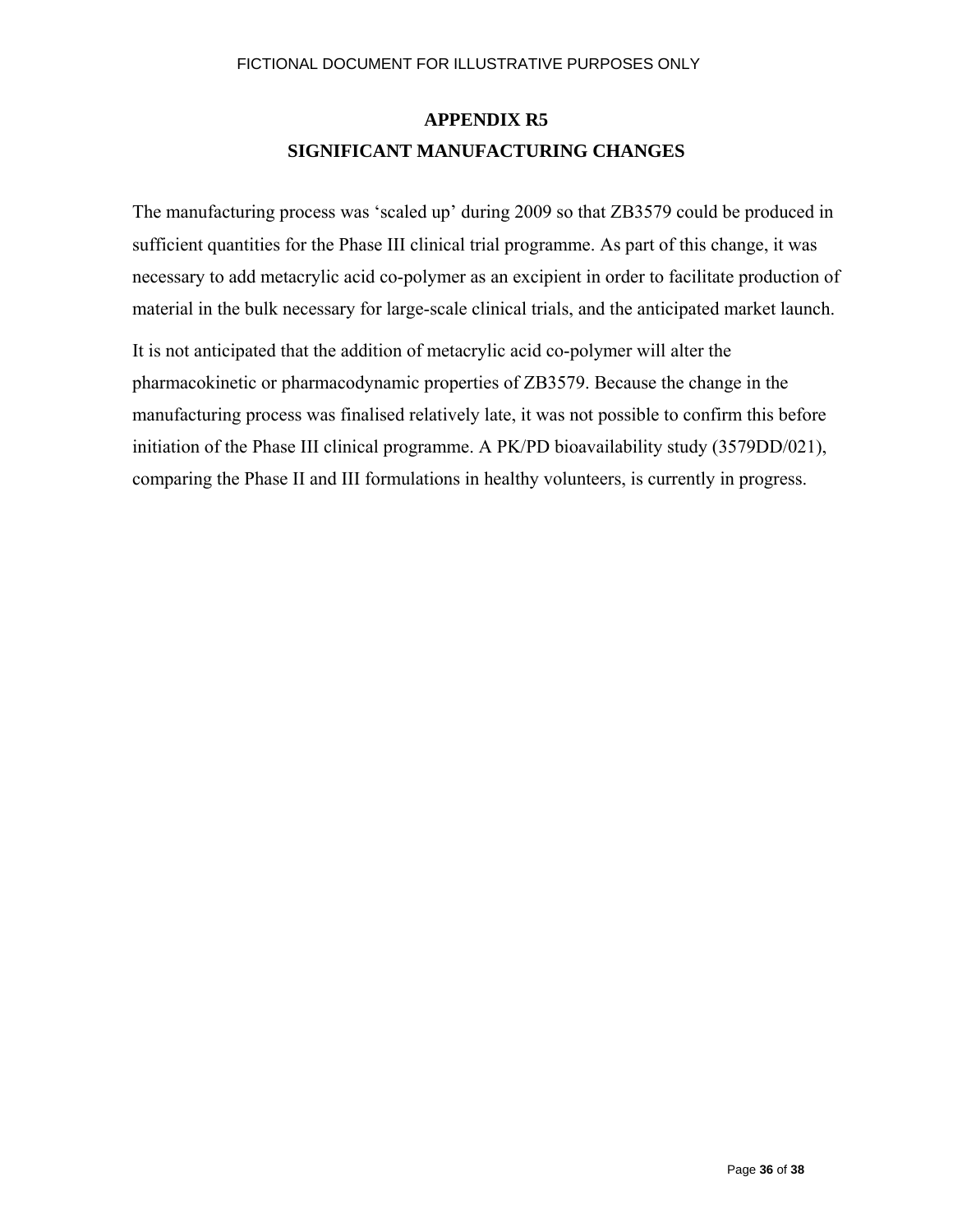# **DESCRIPTION OF THE GENERAL INVESTIGATION PLAN FOR THE COMING YEAR WITH RESPECT TO A US IND**

Enrolment into the three Phase III clinical trials (3579DD/016, 3579DD/017 & 3579DD/020) will continue throughout the coming year - it is anticipated that enrolment will be completed during early 2011.

Three Phase I studies will be completed during 2010 (3579DD/018 - renal impairment; 3579DD/019 – hepatic impairment; 3579DD/021 – bioavailability) and clinical study reports will be provided accordingly.

We are planning to submit a new IND for ZB3579 for the treatment of peptic ulcer disease in late 2010; we are planning to request a pre-IND meeting in the near future.